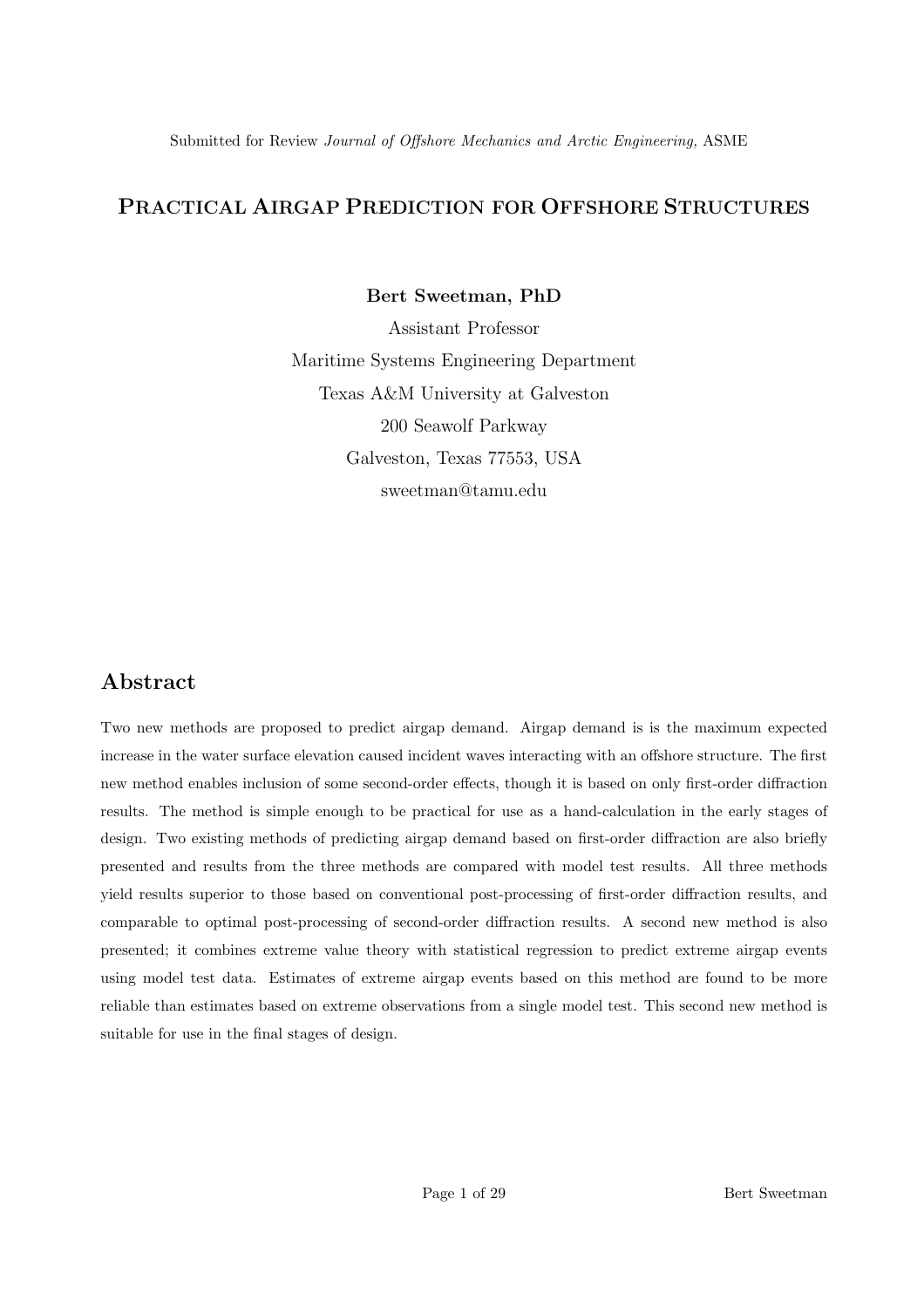# Introduction and Background

Present airgap design methodologies for floating structures are not standard and rely heavily on empirical knowledge and model tests. Large production semi-submersibles and novel large-volume offshore structures provide design challenges that are well outside the present design experience base. Unlike drilling semisubmersibles, these vessels are generally required to remain on station throughout the most severe weather. Urgency is added by the fact that airgap design problems (wave impacts) have been encountered on large North Sea semi-submersibles, including the Veslefrikk B platform in the Norwegian sector of the North Sea, the vessel which is the subject of the analysis and model tests presented in this paper.

High volume structures, whether fixed or floating, complicate the airgap calculation by significantly diffracting the incident waves. For these structures, ignoring diffraction effects is non-conservative in that diffraction effects generally worsen the airgap demand. Large-volume floating structures, including semisubmersibles and floating production, storage and offloading vessels (FPSO's), offer the most significant challenge. Two distinct hydrodynamic effects are observed: (1) global forces and resulting motions are significantly affected by diffraction; and (2) the local wave elevation,  $\eta(t)$ , is also significantly influenced by diffraction. For semisubmersibles, these wave amplification effects are most extreme at locations above a pontoon and/or near a major column.

Here, four methods for prediction of airgap demand without use of second-order diffraction are presented and compared with model test results. First, a theoretical overview and motivation section outlines which physical terms are included in conventional first- and second-order diffraction analysis and the implications of the assumptions implicit to various post-processing methods. Some background is then presented which is relevant to all of the methods presented here. This background includes airgap notation, model testing issues and methodologies and some statistical background. Two existing and one new method of predicting airgap demand using results from only first-order diffraction are then presented and critically compared with model test data. It is concluded that second-order effects should be included in airgap prediction throughout the early stages of design, but that these methods are inadequate for final design. Another new methodology is then presented which is useful for final design. In the new methodology extreme value theory and regression techniques are combined to predict extremes from model test results.

# Theoretical Overview and Motivation

The disturbed water surface in the presence of the vessel,  $\eta(t)$ , is assumed to be a sum of incident and diffracted waves,  $\eta_i$  and  $\eta_d$ , each of which is a sum of first- and second-order components:

$$
\eta(t) = \eta_i(t) + \eta_d(t) \tag{1}
$$

$$
\eta_i(t) = \eta_{1,i}(t) + \eta_{2,i}(t) \tag{2}
$$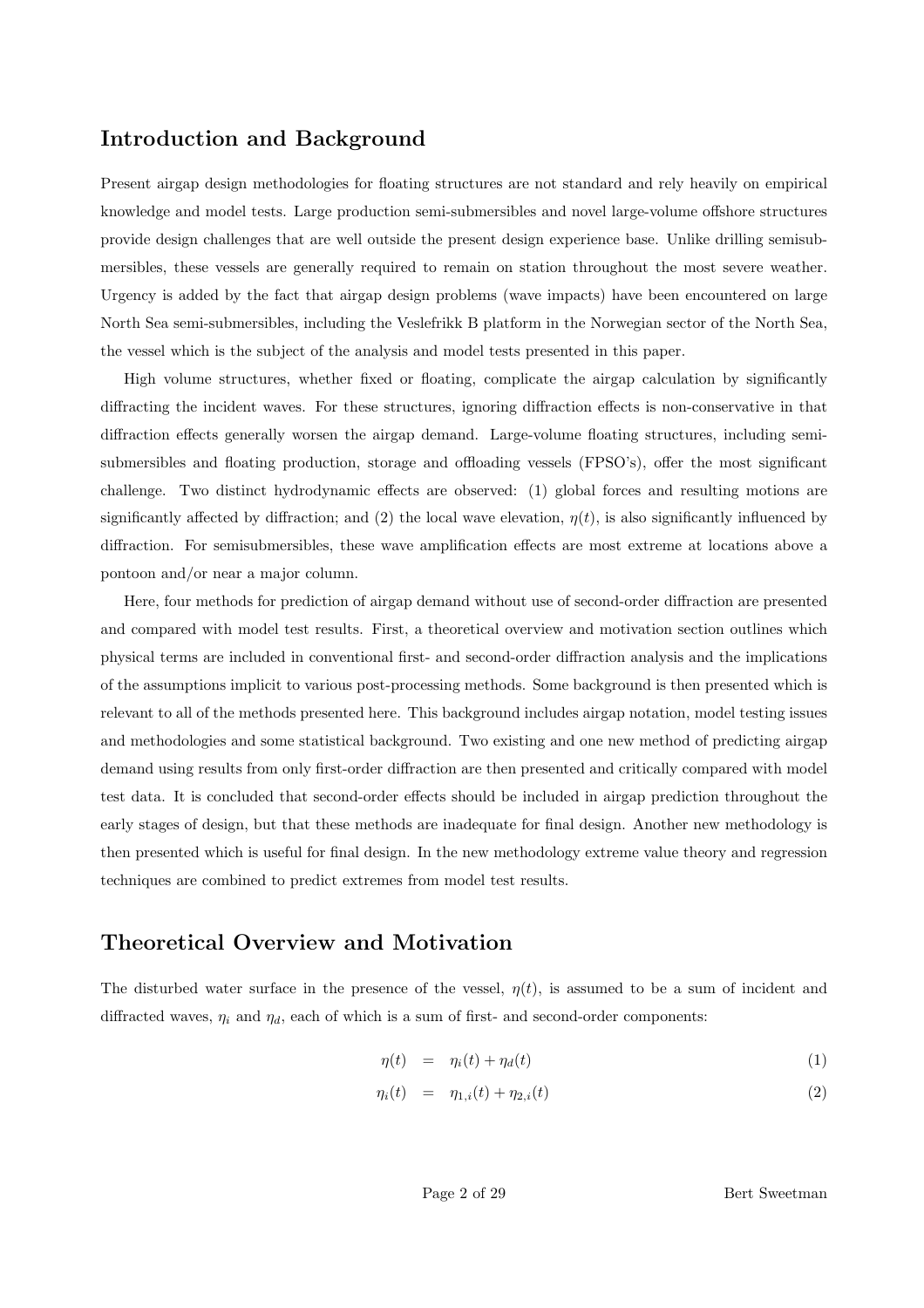$$
\eta_d(t) = \eta_{1,d}(t) + \eta_{2,d}(t) \tag{3}
$$

This assumption is consistent with most state-of-the-art nonlinear hydrodynamic analyses, which employ second-order perturbation solutions. Combining Eqs. 1–3:

$$
\eta(t) = \eta_{1,i}(t) + \eta_{1,d}(t) + \eta_{2,i}(t) + \eta_{2,d}(t)
$$
\n(4)

In a conventional second-order analysis, all four terms in the sum are considered. In a first-order analysis, only the first two terms are considered, i.e., second-order effects in both the incident wave and diffraction processes are neglected. In the "hybrid" methods investigated here, second-order effects of the incident waves are considered, while second-order diffraction effects are neglected. Thus, the methods proposed here lie between first- and second-order analysis.

Three methods of applying first-order diffraction results to predict airgap demand including some secondorder effects are compared in this paper. The difference between the two existing methods is in the application of the Stokes second-order wave component. In the method denoted "Stokes second-order," a square matrix of Stokes second-order transfer function components is developed and applied as in Eqs. 18–21 (to be discussed). In the method based on narrow-band theory, the extreme of the total wave process,  $\eta(t)$ , is assumed to coincide in time with that of  $\eta_1(t)$ ; it is therefore only necessary to model second-order effects during that single, largest wave cycle, so the Stokes second-order contribution is calculated for only that largest wave. Special consideration of only the single largest wave cycle is conceptually similar to the design wave approach. The new method proposed here, "First-Order with Statistical Correction," implicitly assumes that the airgap demand resulting from the incident wave is statistically similar to the incident wave and applies a statistical correction to approximate the non-linear effects.

The advantage of any of these "hybrid" approaches is computational simplicity:  $\eta_{1,d}$  requires only (relatively straightforward) linear diffraction analysis, and  $\eta_{2,i}$ , is available analytically from second-order Stokes theory. The latter two methods are of sufficient computational simplicity to allow inclusion of second-order effects as a hand-calculation, while the first of the three methods requires solution of an eigenvalue problem.

Second-order diffraction analyses are available (e.g. [3]) but these second-order methods are difficult to apply and presently lack widespread use and verification in modeling the nonlinear diffracted wave surface. Standard airgap response prediction uses linear theory, which generally does not effectively reproduce measurements from model tests [2, 4–6]. First-order diffraction is often selected over the more powerful second-order because of its relative simplicity, ease of use and robustness of the solution. While second-order diffraction effects are expected to better reflect observed data, these radiation/diffraction panel calculations have been found sometimes to over-predict airgap demand [4, 7].

Neglecting second-order diffraction substantially simplifies computations but is clearly expected to underestimate the spatial variability in diffraction effects; such an underestimation has previously been shown for this platform [2]. The results presented later in Figure 5, however, show that optimal use of second-order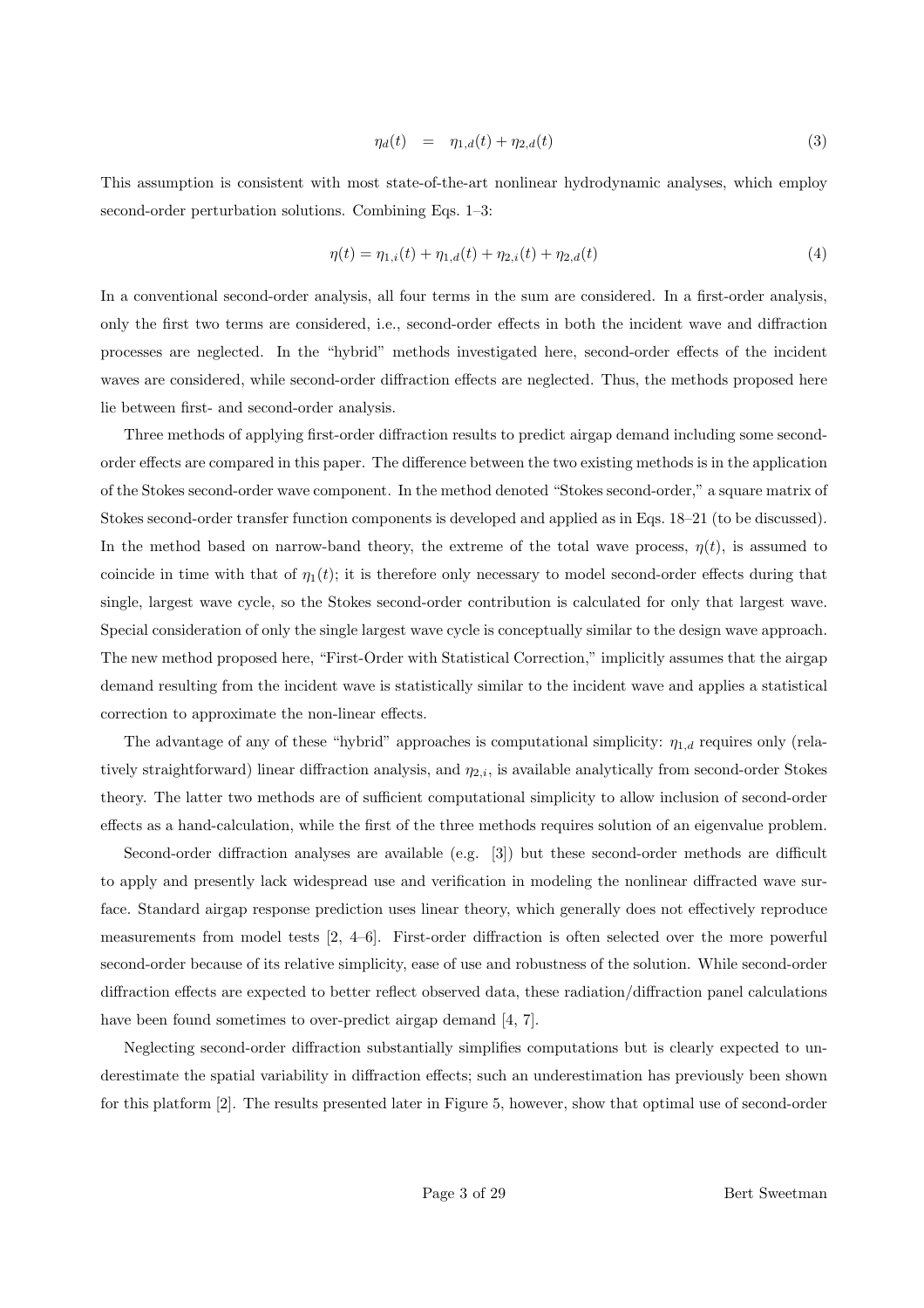diffraction results also underestimates this spatial variability. A goal here is to understand the numerical impact of this simplification through use of three different stochastic models.

# Airgap Notation and Modeling Issues

Figure 1 shows a schematic view of a semi-submersible platform, both before and after waves are applied. In the absence of waves, the still-water airgap distance is denoted  $a_0$ . In the presence of waves,  $\eta(t)$  denotes the wave surface elevation relative to a vertically fixed observer at a particular horizontal location along the moving structure. The corresponding vertical motion of the platform is denoted  $\delta(t)$ . If  $\eta = \delta$ , the airgap would remain equal to its still-water value,  $a_0$ . More generally, the airgap response  $a(t)$  will be reduced from  $a_0$  by the difference,  $\eta(t) - \delta(t)$ :

$$
a(t) = a_0 - [\eta(t) - \delta(t)]
$$
 (5)

Deck impact occurs if the airgap  $a(t) < 0$ . Among the various terms in Eq. 5, the vertical offset  $\delta(t)$  is perhaps the most straightforward to model. Linear diffraction results may often suffice to accurately model this offset. In contrast, the free surface elevation,  $\eta(t)$ , generally shows nonlinear behavior—and hence represents a non-Gaussian process. Modeling attention is therefore focused here on  $\eta(t)$ . This separation of vessel motions from diffraction effects on the water surface is fairly standard in hydrodynamic postprocessing, and is consistent with typical hydrodynamic diffraction analysis. This separation also makes these methods applicable to fixed offshore structures.

# Description of Model Test Data

Test data used here for verification of the theoretical models come from a 1:45 length-scale model of Veslefrikk, which was tested in the wave tank at Marintek using various types of irregular waves [8]. Figure 2 shows a plan view of the platform, together with the 9 locations for which the airgap responses have been measured as a function of time. Note that airgap probes with lower numbers are generally further up-stream, i.e., closer to the wave generator. All tests studied here apply long-crested waves traveling along the diagonal of the structure.

The platform rigid-body motions in heave, roll, and pitch—denoted  $\xi_3$ ,  $\xi_4$ , and  $\xi_5$ —have also been recorded. Sign conventions must be consistent with the model test data; here,  $\xi_3$  is positive in the upward direction,  $\xi_4$  is positive rolling to port, and  $\xi_5$  is positive pitching bow-down. The measured motions permit estimation of the net vertical displacement,  $\delta(t)$ , at any location  $(x, y)$  of interest:

$$
\delta(t) = \xi_3(t) + y \cdot \sin(\xi_4(t)) - x \cdot \sin(\xi_5(t))
$$
\n(6)

The time-history of the elevation of the water-surface relative to a fixed observer is inferred using Eq. 5 and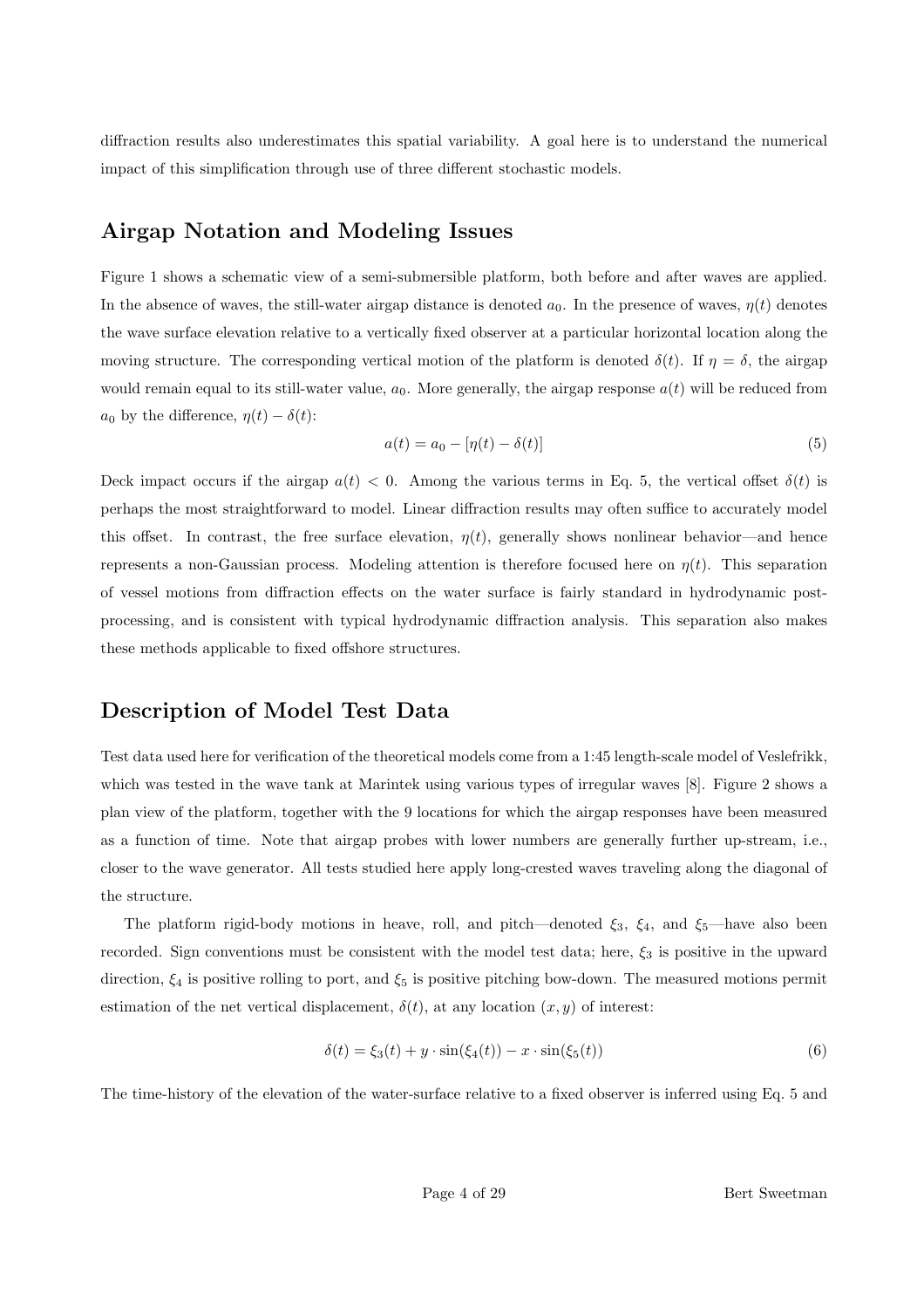the measured airgap,  $a(t)$ , and the estimate of  $\delta(t)$  as:

$$
\eta(t) = a_0 - a(t) + \delta(t) \tag{7}
$$

Table 1 summarizes the geometric properties of the platform as configured for the tests used here. Prior to the model test, waves are first generated in the model test basin in absence of the model. The incident wave,  $\eta_i(t)$ , is measured at location 7 (Figure 2), where the platform is to be centered.

Following common practice, wave histories have been generated from a stationary random process model, applied over a fixed "seastate" duration of  $T_{ss}=3$  hours. Its spectral density function,  $S_{\eta}(f)$ , is described by the significant wave height  $H_s=4\sigma_\eta$ , the peak spectral period,  $T_P$ , and the spectral peakedness factor  $\gamma$  associated with the JONSWAP spectrum (e.g. [9] from [10]). Table 2 describes the  $H_s$ ,  $T_P$ , and  $\gamma$ values for each of the three test conditions. The peakedness factor,  $\gamma$ , is the ratio of the maximum spectral density to that of the corresponding Pierson-Moskowitz spectrum (e.g. [9]). The  $\gamma$  reported for the bimodal spectrum is an approximation of the peakedness parameter for an equivalent JONSWAP spectrum. An actual JONSWAP spectrum with the parameters indicated for this bimodal spectrum would not be realizable due to wave breaking.

### Statistical Background: Prediction of Extremes

Three of the four methods presented in this paper predict extreme values by first predicting the desired fractile of a Gaussian process (e.g., fractiles of the maximum response over a fixed duration) and then relying on the Hermite model to transform that fractile of the standard normal distribution to the equivalent fractile of a non-Gaussian response.

#### Gaussian Extremes

Extreme values of a random variable which is assumed to follow a standard-normal, or Gaussian, distribution can be predicted by assuming upcrossings of high levels of  $u(t)$  follow a Poisson process (e.g. [11] from [12, 13]) so that:

$$
P[U_{max} \le u] = e^{-\nu_0 T e^{-u^2/2}}
$$
\n(8)

where  $\nu_0$  is the average up-crossing rate and T is the duration. The number of cycles, N, is given by  $N = \nu_0 \times T$ . Setting the probability P in Eq. 8 to p, the resulting fractile is given by:

$$
u_{max,T,p} = \sqrt{2\ln\left(\frac{N}{\ln\left(\frac{1}{p}\right)}\right)}
$$
(9)

Consistent with Type I extreme value theory (e.g. [14] from [15]), the mean of  $u_{max,T,p}$  is assumed to be well-approximated by its  $p = 0.57$  fractile, so the expected value of the maximum of the Gaussian process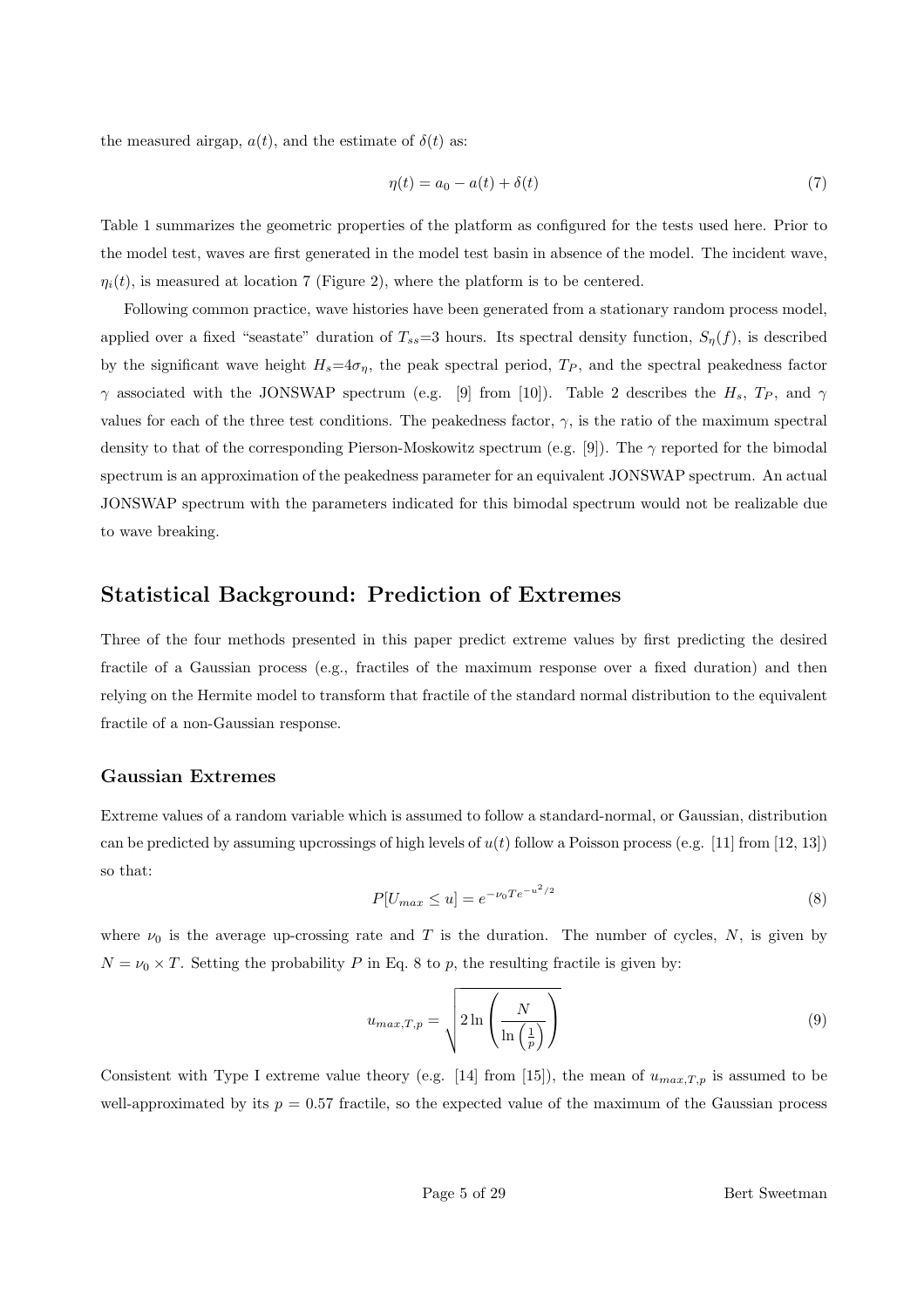can be estimated by:

$$
E[U_{max}] = \sqrt{2 \ln \left(\frac{N}{0.562}\right)}
$$
\n(10)

It has been shown [16] that for problems such as those presented here, the result of Eq. 9, which is strictly based on the Poisson and Gumbel models, differs only slightly (e.g. 0.2%) from the classic Eq. 11 (e.g., [17]):

$$
E[U_{max}] \approx \sqrt{2 \ln N} + \frac{0.577}{\sqrt{2 \ln N}}
$$
\n(11)

The expected value of the first-order maximum wave elevation is then:

$$
E[\eta_{1,max}] = \sigma_{\eta_1} E[U_{max}] + m_{\eta_1}
$$
\n(12)

The result of Eq. 10 or 11 is an estimate of the expected value of the maximum of a normal distribution which can be used directly in the Hermite model to predict non-Gaussian extreme values.

#### Non-Gaussian Extremes

The Hermite model assumes the non-Gaussian process  $\eta(t)$  to be a cubic transformation of a standard Gaussian process  $u(t)$ . Hermite transformation,  $g(u)$ , can be conveniently written as a polynomial [18]:

$$
\eta = g(u) = m_{\eta} + \kappa \sigma_{\eta_1} [u + c_3(u^2 - 1) + c_4(u^3 - 3u)] \tag{13}
$$

For statistically "softening" processes, i.e. those with coefficient of kurtosis greater than 3 ( $\alpha_4 > 3$ ), the variance of  $\eta$  is preserved by setting

$$
\kappa = \left[1 + 2c_3^2 + 6c_4^2\right]^{-1/2} \tag{14}
$$

in which the coefficients  $c_3$  and  $c_4$  control the shape of the distribution, i.e. preserve the desired skewness  $(\alpha_3)$  and kurtosis  $(\alpha_4)$ . For processes that have relatively mild deviations from Gaussian behavior:

$$
c_3 = \frac{\alpha_3}{4 + 2\sqrt{1 + 1.5(\alpha_4 - 3)}} \approx \frac{\alpha_3}{6} \tag{15}
$$

$$
c_4 \approx \frac{\alpha_4 - 3}{24} \tag{16}
$$

Assuming the same transformation  $g$  in Eq. 13 applies at every point in time, including those points which are the maxima:

$$
E[\eta_{max}] = g(E[U_{max}])\tag{17}
$$

in which  $E[U_{max}]$  can be conveniently estimated using Eq. 10.

# Prediction of Extremes from First-order Diffraction Analysis

Two methods proposed by Sweetman and Winterstein [1] include non-linear, non-Gaussian effects as part of post-processing linear diffraction results. These methods are briefly discussed here for comparison with a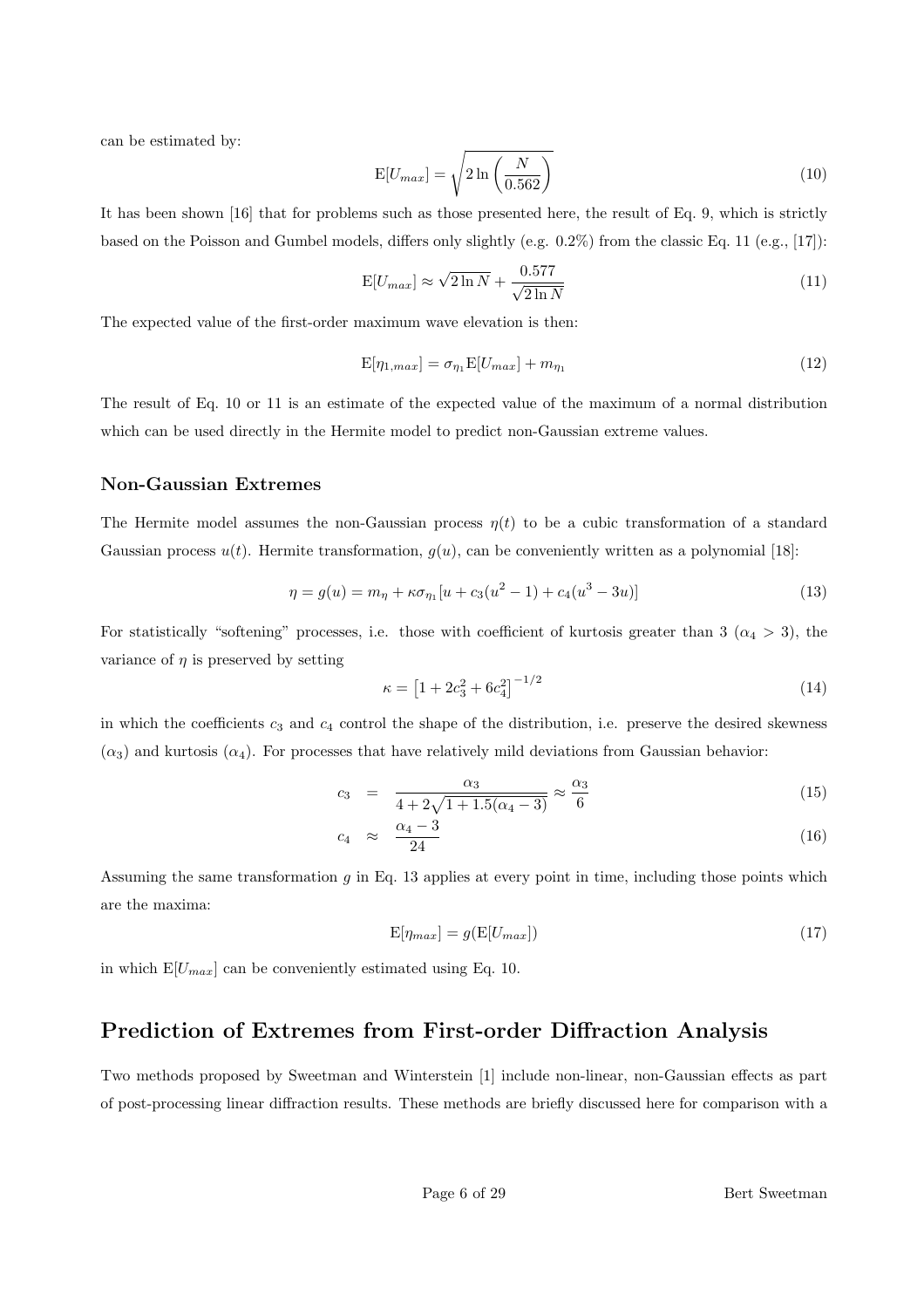newly proposed method. In [1], the incident waves were considered a principal source of non-Gaussian effects; these effects were estimated by applying complete Stokes second-order transfer functions to the results of first-order diffraction analysis. The method is relatively rigorous from a physical standpoint: those terms being neglected from a complete second-order analysis are clearly identified. Unfortunately, the method is somewhat computationally intensive: it requires generation of a square matrix of second-order transfer functions which are combined with the transfer functions from first-order diffraction and the target seastate. An eigenvalue problem is then solved to determine the non-Gaussian statistical properties of the response.

A less computationally intensive approach based on narrow-band theory was also proposed in the same work [1]. This method assumes the maximum event as predicted from first-order theory coincides with that in second-order theory. Accordingly, a Stokes second-order correction is calculated at a single frequency and is applied to only the single maximum event predicted by first-order theory. The resulting method is computationally simple, but is an overly simplistic representation of the physical phenomenon. Also, use of the narrow-band assumption, which implies a worst-case phase locking, often over-predicts the observed maxima of the airgap demand.

A new method is proposed here in which a purely statistical correction based on the non-Gaussianity inherent to the incident waves is applied to the maximum airgap response process. The method is similar to that based on the Stokes second-order correction in that the incident waves are assumed to be a principle source of non-Gaussianity, but here the non-Gaussian effects are captured directly as statistical quantities, rather than physically through Stokes second-order transfer functions. The resulting method is computationally simple, yet does not rely on the narrow-band assumption.

#### Stokes Second-Order Correction

In this method post-processing first-order diffraction results, the only non-linear effects considered are those associated with the incident waves. This method is relatively rigorous from a physical standpoint in that the terms being neglected from a complete second-order analysis are clearly identified: in Eq. 4, all terms are included except  $\eta_{2,d}$ , which is assumed equal to zero. This method was previously proposed by Sweetman and Winterstein [1].

In modelling non-linear systems, it is common to employ Volterra series that enable estimation of a response quantity as a sum of first- and second-order transfer functions. For floating structures, these transfer functions are generally obtained from second-order hydrodynamic diffraction software packages such as WAMIT [3]. Here, Volterra series are used to calculate the free-surface elevation of the sea,  $\eta$ .

$$
\eta(t) = \eta_1(t) + \eta_2(t) = \eta_1(t) + \eta_{2+}(t) + \eta_{2-}(t)
$$
\n(18)

where  $\eta_{2+}(t)$  and  $\eta_{2-}(t)$  are the second-order sum and difference frequency contributions to the response.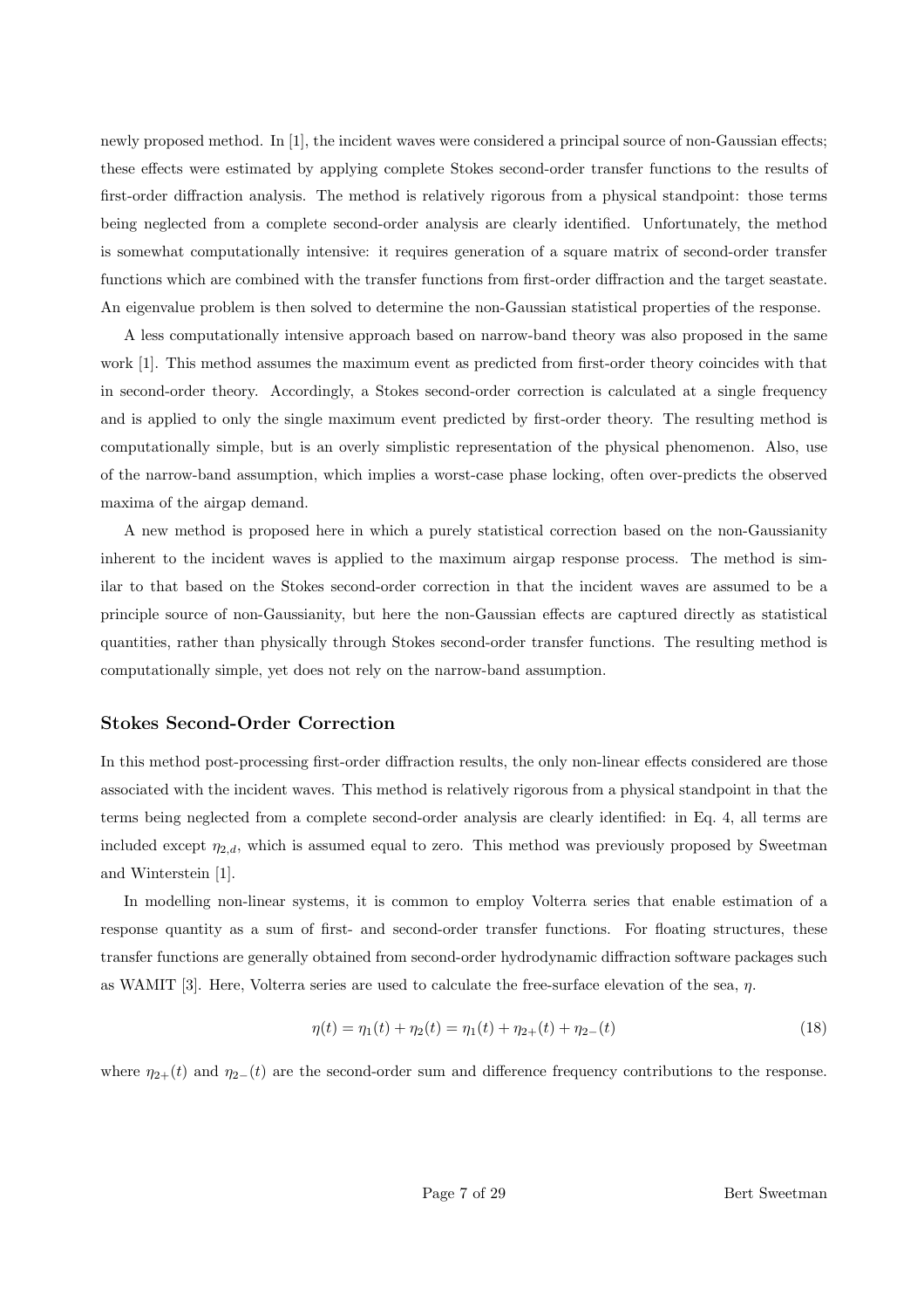Each of these quantities can be written in terms of first- and second-order transfer functions:

$$
\eta_1(t) = \text{Re} \sum_{k=1}^{n} A_k H_k^{(1)} e^{i\omega_k t} \tag{19}
$$

$$
\eta_{2+}(t) = \text{Re} \sum_{k=1}^{n} \sum_{l=1}^{n} A_k A_l H_{kl}^{(2+)} e^{i(\omega_k + \omega_l)t}
$$
\n(20)

$$
\eta_{2-}(t) = \text{Re} \sum_{k=1}^{n} \sum_{l=1}^{n} A_k A_l^* H_{kl}^{(2-)} e^{i(\omega_k - \omega_l)t}
$$
\n(21)

in which  $H_k^{(1)}$  $k_k^{(1)}$  denotes the first-order transfer function, and  $H_{kl}^{(2+)}$  and  $H_{kl}^{(2-)}$  are the second-order sum- and difference-frequency transfer functions and  $A_k$  and  $A_l$  are the complex Fourier coefficients of the incident wave process.

In a conventional second-order hydrodynamic analysis,  $H_{\nu}^{(1)}$  $k_k^{(1)}$ ,  $H_{kl}^{(2+)}$  and  $H_{kl}^{(2-)}$  are all calculated by a diffraction program (e.g. WAMIT [3]). Here in Eq. 18,  $\eta_1(t)$  is still to be separated into its incident and diffracted parts,  $\eta_{1,i}(t)$  and  $\eta_{1,d}(t)$ , as in Eq. 4, with  $H_k^{(1)}$  $k<sup>(1)</sup>$  resulting from diffraction analysis. However, here  $\eta_{2+}(t)$  and  $\eta_{2-}(t)$  are calculated analytically from Stokes theory and  $\eta_{2,d}$  is neglected.

The expected 3-hour maxima are ultimately predicted from the target seastate and these transfer functions using coefficients of skewness and kurtosis in a four-moment Hermite model. These statistical moments are calculated without realizing a time-history using methods originated by Kac & Seigert [19] and later expanded by Næss [20, 21]. The statistical moments are ultimately obtained by solving an eigenvalue problem. Problems such as these, which involve both sum and difference frequencies, lead to eigenvalue problems of size 2n, twice the number of frequency components of  $\eta_1(t)$ . Implementation of the theory is described in [22], with extensions to airgap analysis from [6], and is further discussed in [1]. Results presented here use an optimization routine to minimize error in matching skewness and kurtosis values in the Hermite model  $(e.g., [22]).$ 

#### Narrow-Band Model

In this method post-processing first-order diffraction results, the extreme of the total wave process,  $\eta(t)$ , is assumed to coincide in time with that of  $\eta_1(t)$ , so it is only necessary to model second-order effects during that single, largest wave cycle (Sweetman and Winterstein [1]). Performing load calculations for only the single most extreme event is the concept underlying the design wave approach. Longuet-Higgens [23] theoretically showed the peaks of a narrow-band Gaussian wave time-history follow a Rayleigh distribution. Other developments regarding application of narrow-band theory to ocean waves have been undertaken by Tayfun [24–27]. Applying a standard narrow-band model to the Gaussian process  $\eta_1(t)$ ,

$$
\eta_1(t) = a_\eta(t) \cos[\omega t + \theta_1(t)] \tag{22}
$$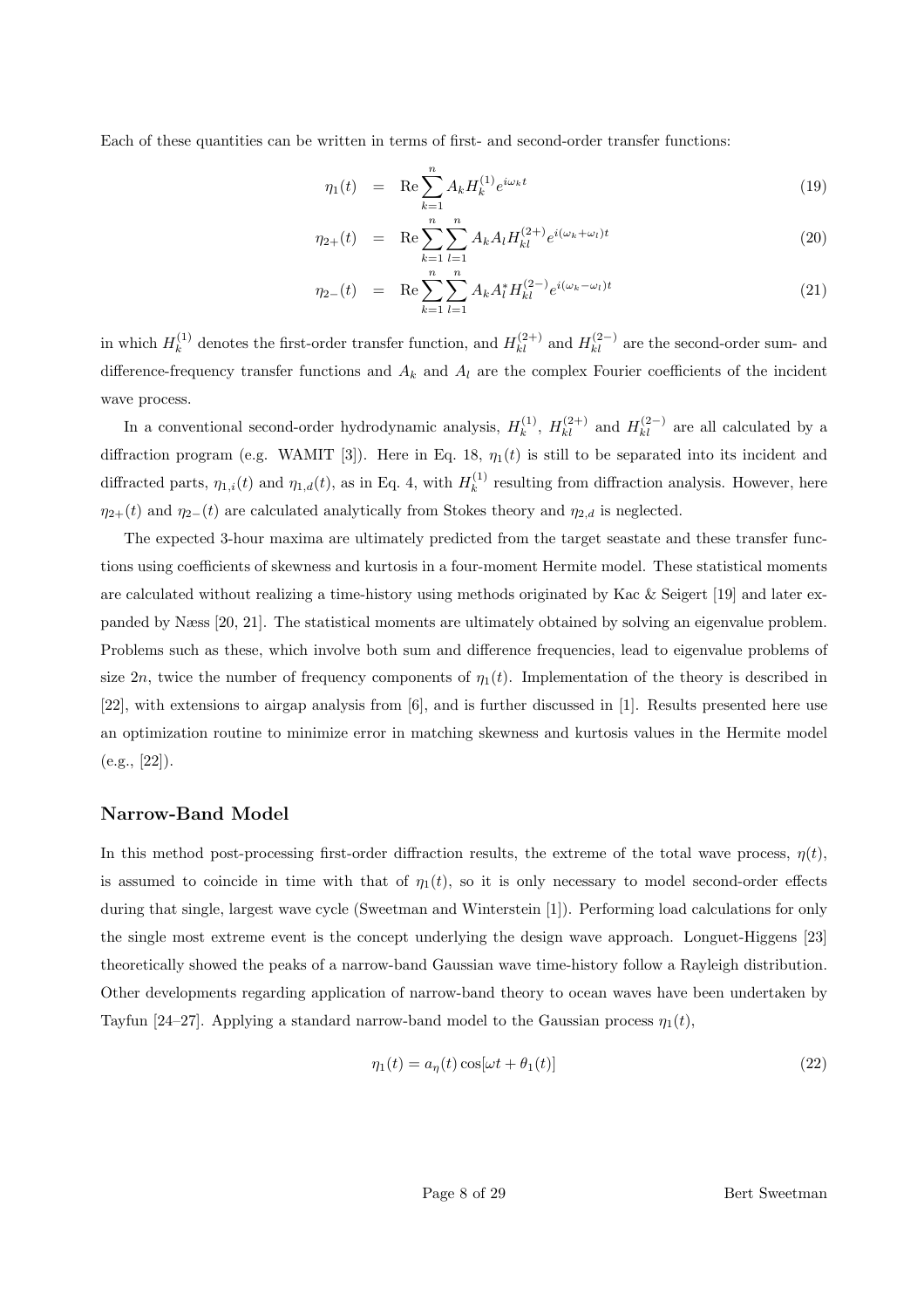in terms of the slowly varying amplitude  $a(t)$  and phase  $\theta_1(t)$ . (The instantaneous frequency  $\omega$  may also be considered to be slowly varying.) The resulting second-order correction is:

$$
\eta_2(t) = a_\eta^2(t)H^{(2+)}(\omega,\omega)\cos(2[\omega t + \theta_2(t)])
$$
\n(23)

in which  $H^{(2+)}$  is the second-order sum frequency transfer function. The difference frequency transfer function,  $H^{(2-)}$ , for a sinusoidal input gives only a constant offset, which does not contribute to oscillations about the mean wave surface. Note that the narrow-band model effectively phase-locks the first- and secondorder components, i.e  $\theta_1(t) = \theta_2(t)$ . In the largest wave cycle each process is assumed to attain a peak value at the same time (when both cosine terms are unity). At this time  $a_{\eta}(t)=\eta_{1,max}$ , so that the mean extreme of the total wave  $\eta = \eta_1 + \eta_2$  is estimated as:

$$
E[\eta_{max}] = E[\eta_{1,max}] + E[\eta_{1,max}^2]H^{(2+)}(\omega,\omega)
$$
\n(24)

The wave frequency,  $\omega$ , should be "characteristic" of the seastate. The characteristic wave frequency,  $\omega_c$ , is estimated here as  $\omega_c = 2\pi/(0.92T_P)$ , although results are expected to be relatively insensitive to this precise definition. Second-order Stokes theory in infinite water depth yields the expression  $H^{(2+)} = k/2$ . The wave number is defined by  $k=\omega^2/g$ , in which g is the acceleration due to gravity. Thus, the maximum expected airgap demand can be estimated by:

$$
E[\eta_{max}] \approx E[\eta_{1,max}] + E[\eta_{1,max}^2] \frac{k}{2}
$$
\n(25)

 $E[\eta_{1,max}]$  is the that predicted by a conventional first-order hydrodynamic analysis with conventional firstorder post-processing. The expected value of the square of  $\eta_{1,max}$  is estimated by combining Eq. 10 with Type 1 extreme value theory (e.g., [17])  $\sigma_{\eta_1, max}^2 = (\pi^2/6)(\sigma_{\eta_1}^2/(2 \ln N))$  resulting in:

$$
E[\eta_{1,max}^2] = E[\eta_{1,max}]^2 + \sigma_{\eta_1,max}^2
$$
  

$$
\approx \sigma_{\eta_1}^2 \left[ 2 \ln \left( \frac{N}{0.562} \right) + \frac{\pi^2}{6} \frac{1}{2 \ln N} \right]
$$
 (26)

Thus, the narrow-band approximation and Stokes second-order wave theory yield Eq. 25, which can be used to predict the total air-gap demand based on only  $\eta_1(t)$  and its standard deviation,  $\sigma_{\eta_1}$ . These quantities can be readily predicted using only first-order theory.

#### Statistical Correction of First-Order Maxima

This new method of predicting a 3-hour maximum airgap demand based on results from first-order theory does not rely on a narrow-band approximation, but, again, approximates a second-order contribution using Stokes second-order theory. Here, the Hermite model, Eq. 13, is used with the coefficients of skewness and kurtosis based on just the incident waves to make a non-Gaussian estimate of the extreme value.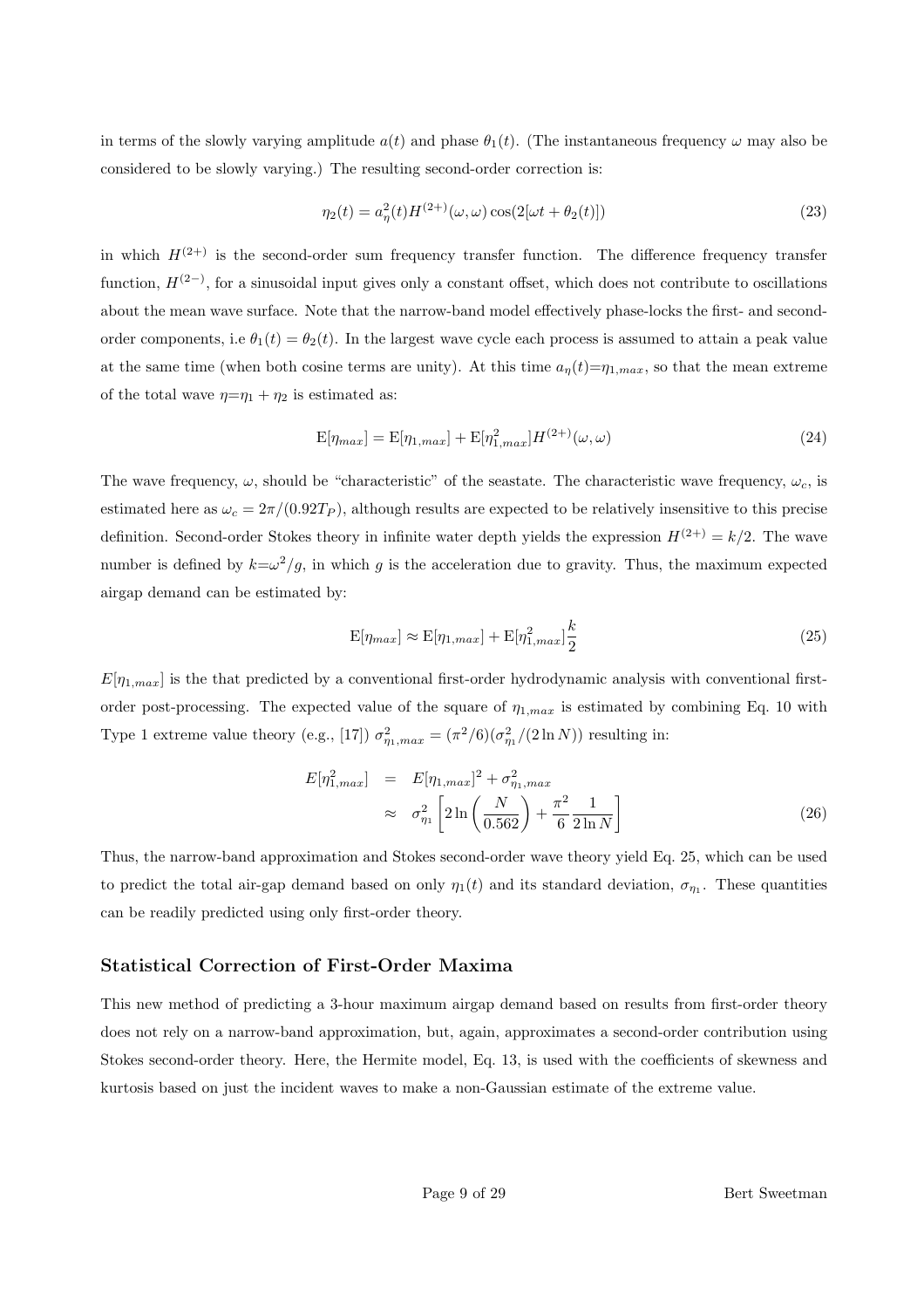The first four moments of  $\eta_i(t)$  are to be estimated using Stokes theory. Note that the coefficients of skewness and kurtosis, and therefore subsequent estimates of  $c_3$ ,  $c_4$  and  $\kappa$  are based on the incident wave only, and are merely assumed representative of the entire response process, including any diffraction effects. It is useful to associate  $T_p$  with a corresponding wave length of  $L_p$ , and steepness,  $S_p$ :

$$
L_p = \frac{g}{2\pi}T_p^2 \tag{27}
$$

$$
S_p = H_s/L_p \tag{28}
$$

The corresponding moments are then estimated as [28]:

$$
\sigma_{\eta} = H_s/4 \tag{29}
$$

$$
\alpha_3 = 5.45 \gamma^{-0.084} S_p \tag{30}
$$

$$
\alpha_4 = 3 + 1.41 \alpha_3^2 \gamma^{0.02} \tag{31}
$$

With these moments, the Hermite model is applied as Eqs. 13–14 to produce the non-Gaussian estimate of the mean maximum value.

#### Worked Example

The simplicity of application of the new method is demonstrated with a worked example. The meanmaximum non-Gaussian response is calculated for one location on the Veslefrikk semi-submersible for a sea-state with a significant wave height,  $H_s$ , of 14 m, peak period,  $T_p$ , of 13.5 s, and peakedness parameter,  $\gamma$ , of 3.

For this location, conventional post-processing of first-order diffraction yields an expected value of the maximum airgap demand,  $E[\eta_{1,max}]$ , of 15.27 m and a standard deviation of that airgap demand,  $\sigma_{\eta,1}$ , of 3.924 m. Equations 27 and 28 are applied to find wave length and steepness representative of the sea spectrum.

$$
L_p = 284.26 \text{ m}
$$

 $S_p = 0.04925$ 

The coefficients of skewness and kurtosis,  $\alpha_3$  and  $\alpha_4$ , of the response process (airgap demand) are estimated from Stokes theory using Equations 30 and 31.

$$
\alpha_3 = 0.2448
$$
  

$$
\alpha_4 = 3.0863
$$

The Hermite coefficients  $c_3$  and  $c_4$  and scaling factor  $\kappa$  are found from Equations 14 through 16.

 $c_3 = 0.0408$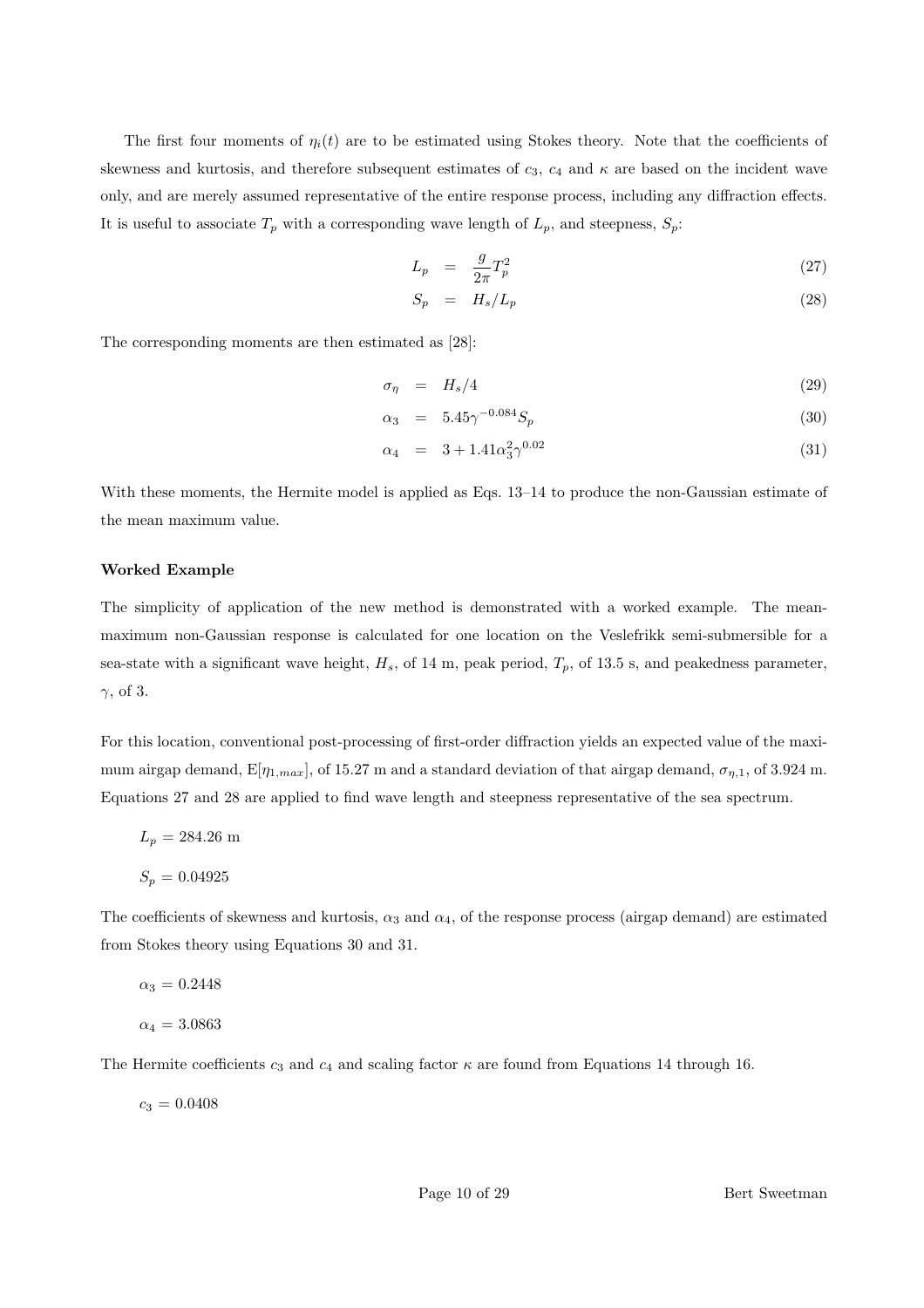$$
c_4 = 0.003596
$$

$$
\kappa = 0.9983
$$

The Hermite polynomial can then be applied to transform the Gaussian estimate of the mean-maximum,  $E[\eta_{1,max}]$ , to estimate the equivalent non-Gaussian extreme fractile,  $E[\eta_{max}]$ . Here, the mean of the first-order prediction of the airgap demand,  $m_{\eta,1}$ , is equal to zero. The standard deviation of the first-order process,  $\sigma_u$ , equals  $\sigma_{\eta,1}$ . To predict the non-Gaussian mean-maximum, the standard-normal variable u is based on the mean-maximum of first-order prediction of the response,  $E[\eta_{max,1}]$ , i.e.  $u = (E[\eta_{1,max}] - m_{\eta})/\sigma_{\eta,1}$ ,

$$
\sigma_u=3.924~\text{m}
$$

 $u = 3.8914$ 

from which Equation 13 yields  $E[\eta_{max}] = \eta = 18.17$  m, which is the result shown on Figure 3. The first-order prediction of the mean-maximum is shown on the figure as "First-Order Only," and the final non-Gaussian result is shown as "First-Order with Statistical Correction".

# Results

Results from each of the three methods discussed are also presented in Figure 3. The horizontal scales on the figures indicate airgap probe location as shown in Figure 2. All results are compared with measured data ("Measured"). Recall that all of these predictions are based on the same first-order diffraction analysis, and only the post-processing is being compared.

The solid line indicates the mean maximum of the measured data, which is calculated simply as the mean of the  $n$  maxima observed in each of the  $n$  realizations of each target seastate. As shown in Table 2, the number of seastates, n, is 5 for the 12 meter seastate and 6 for the 14 meter seastate. Error bars are calculated as the standard deviation of the *n* observations divided by  $\sqrt{n}$ .

The results denoted "First-Order Only" are those resulting from a first-order hydrodynamic analysis and conventional first-order post-processing. These first-order results under-predict nearly all of the measured data and all of the post-processing methods presented here.

The "Stokes Second-Order Correction" results can be observed to pass through roughly the middle of the measured data, but significantly under-predict at near-column locations (1, 4, 5, 6, and 9). Recall that this method includes the second-order effects in the incident waves, but not in the diffraction process or resulting diffracted waves. It is not surprising that this method under-predicts at those locations where diffraction effects are expected to be most extreme.

The remaining two sets of predictions, "Narrow-Band Model," and "Statistical Correction of First-Order Maxima" show greater predicted maxima than the other methods. There is close agreement between these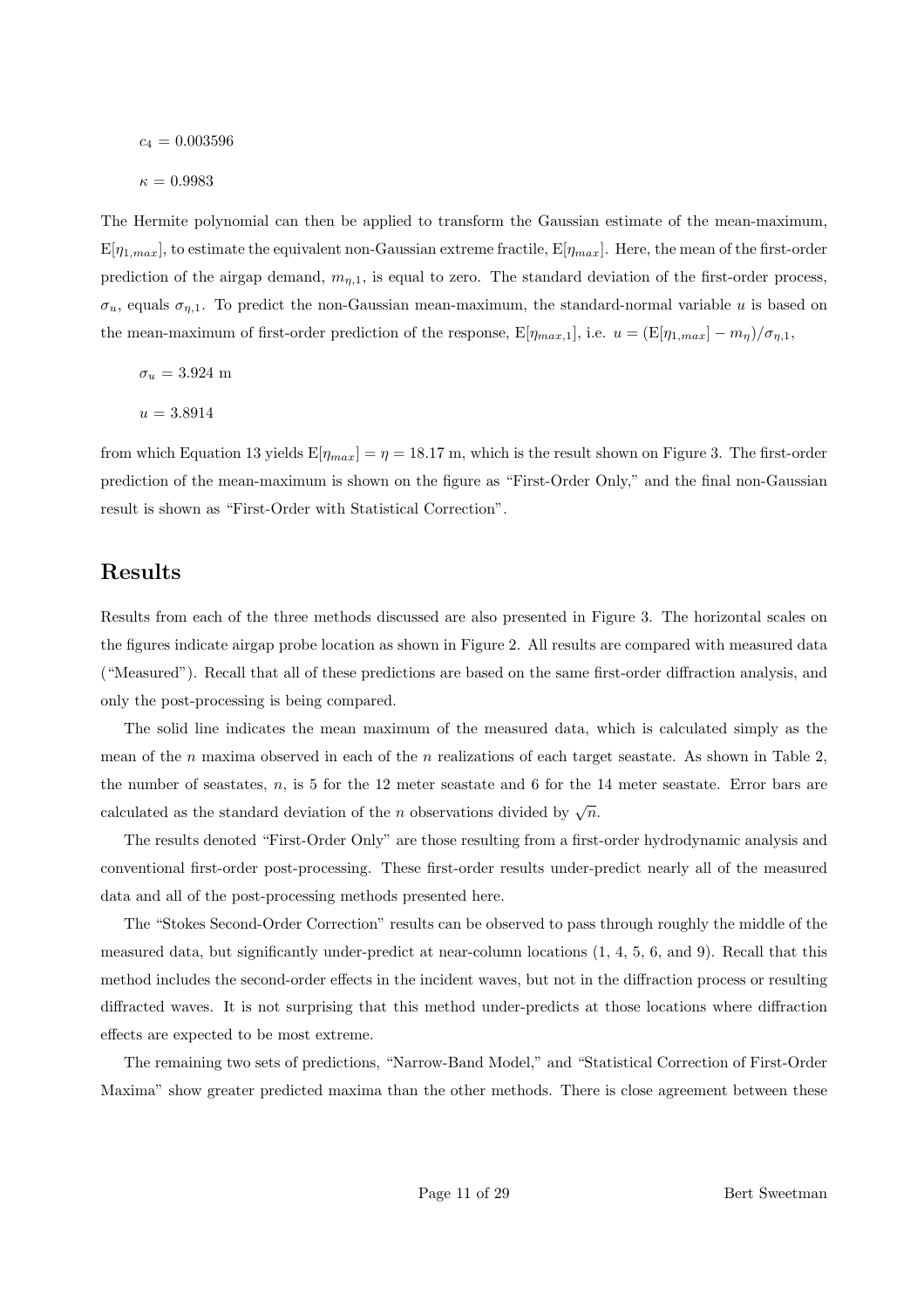two predictions because both methods account for the same physical effects: second-order effects in both the incident waves and the diffracted waves are included in both methods, and in both methods those secondorder effects are estimated from Stokes second-order theory. Also, both methods neglect any second-order diffraction effects.

The differences between these methods lie in how these effects are considered. The narrow band model implicitly assumes that second-order effects are captured as the one second-order wave which would be associated with the largest predicted first-order wave. This one wave has amplitude based on Stokes theory, and has period characteristic of the entire sea-state. The narrow-band assumption effectively phase-locks these first- and second-order wave components so the first-and second-order components are additive. This phase-locking is not inconsistent with Stokes theory. Note that it is implicitly assumed that the diffracted waves behave as do incident waves, i.e. in accordance with Stokes theory.

The method based on statistical correction employs estimates of the coefficients of skewness and kurtosis for the entire sea-state, and uses these statistical moments to transform the first-order Gaussian predicted maximum to a nonlinear non-Gaussian prediction. As in the narrow-banded model, it is implicitly assumed that the diffracted waves behave as do incident waves, i.e. in accordance with Stokes theory. However, there is no assumption that all second-order components act together as one equivalent wave, nor is there an assumption of narrow banded behavior (phase locking).

These two prediction methods roughly agree in magnitude, which is not surprising because they each attempt to capture, and to neglect, the same physical effects. For practical use, the method based on the statistical correction is preferred because it hinges on fewer underlying assumptions and because it is quite straightforward to apply.

All of the methods presented here which include some second-order effects yield results better match measured data than results from first-order theory alone. Unfortunately, none of the methods show adequate spatial variation. This inadequacy results from the fact that in all three methods, the second-order effects are all predicted from Stokes wave theory, which does not include any spatial variation.

# Airgap Prediction based on Model Test Data

The preceding sections have considered various methods of predicting expected maxima based on diffraction results. While each of these methods enables better prediction results than conventional post-processing of first-order diffraction results, none of them offers the spatial variability observed in physical model tests. It has also been previously shown [7, 30] that in some cases, industry standard second-order diffraction analysis produces unrealistically large amplitude response due to excessive second-order transfer functions at high frequencies. Without improvements to second-order diffraction analysis, inclusion of model testing as part of final design seems prudent. This section considers prediction of airgap demand maxima based on model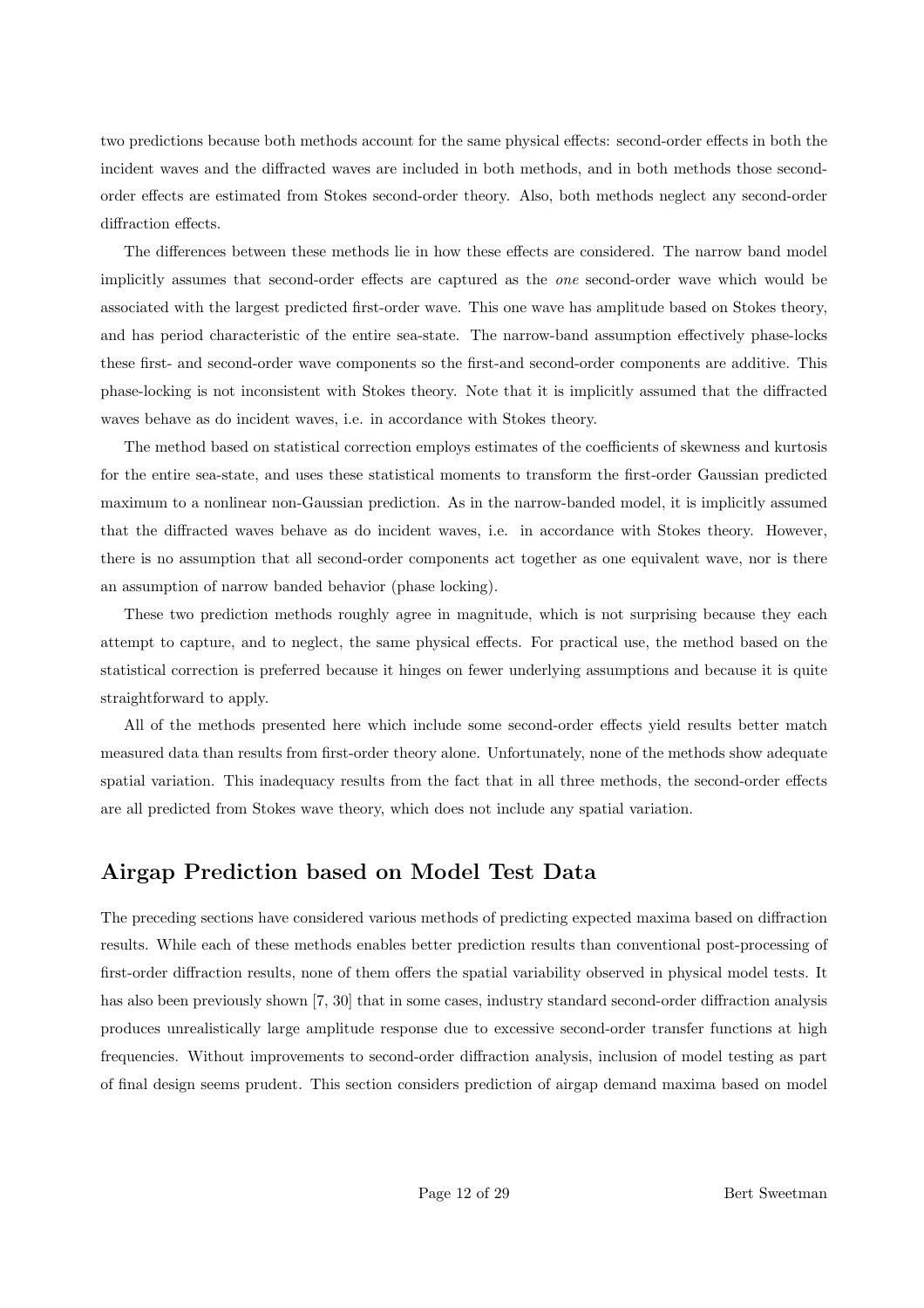test results for use in final design.

In [2], Winterstein and Sweetman inferred linear regression parameters directly from measured model test data; these parameters could then be used to predict fractiles of airgap demand. The focus of that work was relating fractiles of the incident and diffracted waves and development of amplification factors from diffraction analysis for prediction of airgap extremes.

Here, a new method is proposed which is an application of the fractile-based method from [2]. Instead of relating fractiles of the incident waves to those of the diffracted waves as in [2], here incident wave fractiles are predicted directly from statistical theory, and then used in conjunction with amplification factors derived from model test data to predict extreme values of the diffracted waves. The first- and second-order extreme value theories applied are those discussed earlier in this paper. The regression theory is that resulting from [2]. The purpose of this method is to extract robust estimates of extreme values from model test data.

The extreme value of the first-order incident wave,  $\eta_{1,max}$ , is determined from statistical theory using Eq. 10 and Eq. 12. The number of waves, N in Eq. 10, can be grossly estimated as the test duration divided by the peak period,  $T_p$ , or more accurately as the test duration divided by the mean up-crossing period,  $T_z$ which can be approximated by [29]:

$$
T_z = \frac{T_p}{1.49 - 0.102\gamma + 0.0142\gamma^2 - 0.00079\gamma^3}
$$
(32)

where  $\gamma$  is the peakedness parameter associated with the JONSWAP sea spectrum (e.g. [9] from [10]).

The value of  $\eta_{1,max}$  resulting from Eq. 12 is then transformed to include Stokes second-order effects on the non-Gaussian third and forth statistical moments through use of the Hermite transformation (Eqs. 13–17), in which the third and fourth statistical moments  $\alpha_3$  and  $\alpha_4$ , can be estimated using Eqs. 30 and 31.

The regression parameter  $b_p$  resulting from measured data is combined with the resulting estimate of  $\eta_{i,max}$  to predict  $\eta_{max}$ . Two parameters result from the development in [2]:

$$
b_p = \sigma_Y / \sigma_X; \text{ and } a_p = m_Y - b_p m_X \tag{33}
$$

The means and standard deviations, m and  $\sigma$ , in Eq. 33 are those of the peaks alone, i.e. the the maxima between zero up-crossings, and not of the entire process. The regression parameter  $a_p$  is the y-intercept of a linear regression, or, physically, the peak height of the response,  $Y_p$ , expected to result from an incident wave peak of height  $X_p$ . For these problems,  $a_p = 0$ , or  $Y_p = b_p X_p$ . The expected maximum of the wave surface elevation,  $E[\eta_{max}]$ , can be estimated as:

$$
E[\eta_{max}] = b_p E[\eta_{i,max}] = \frac{\sigma_Y}{\sigma_X} E[\eta_{i,max}]
$$
\n(34)

This methodology enables a robust prediction of the expected maxima from limited model test data; for example, if only two realizations of the sea-state were performed, this method could be employed to provide two additional estimates of the mean maximum (one from each test), or one more robust estimate (con-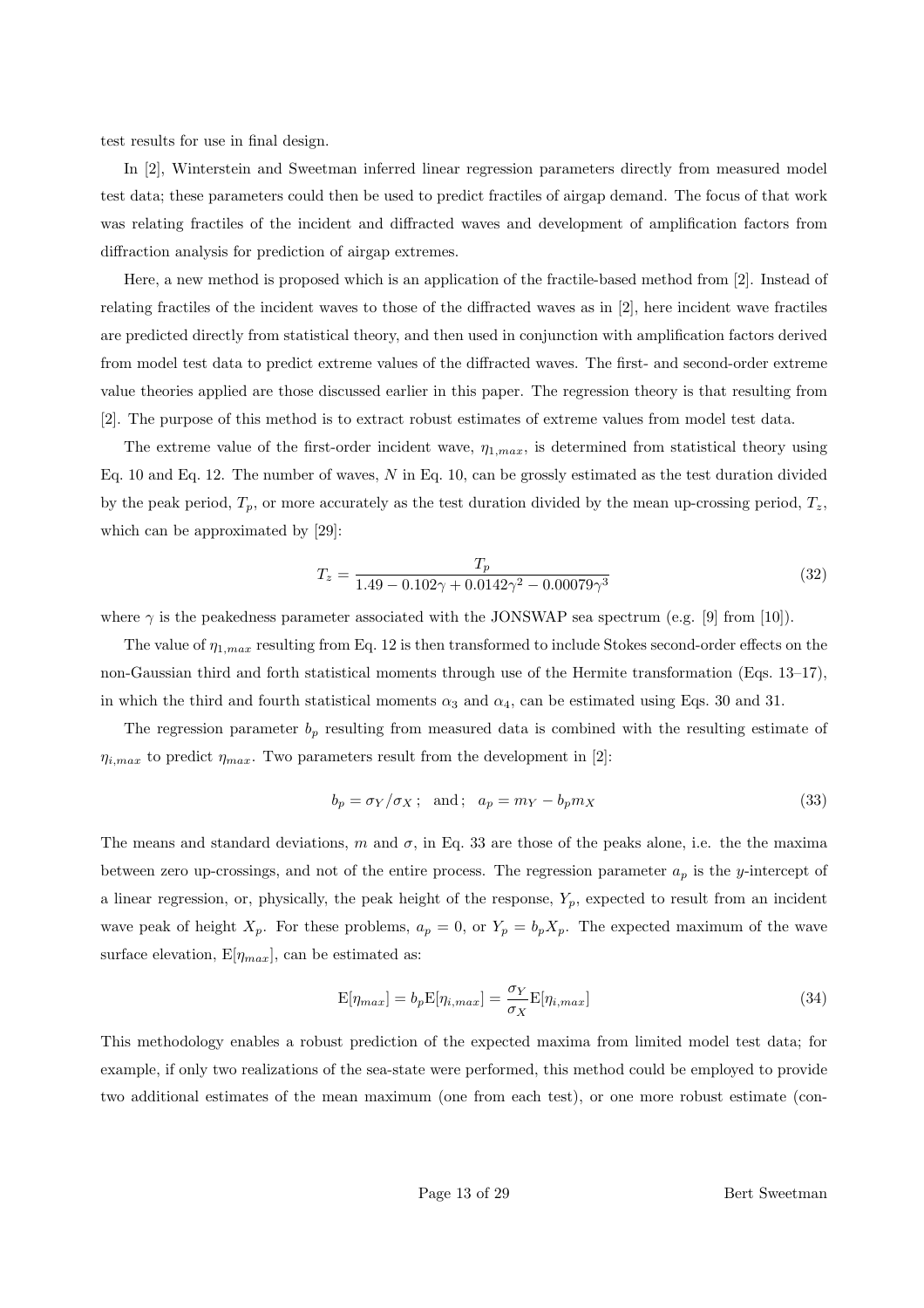catenating all test data). Application of this method would be prudent for any model test, but would seem particularly attractive if there is a substantial difference between the maxima observed in various tests.

Another useful application is prediction of maxima for a sea-state having the same peak period,  $T_p$ , and steepness parameter,  $\gamma$ , as the target sea-state realized in a model test, but a different significant wave height,  $H_s$ . First-order hydrodynamic theory suggests that  $b_p$  is a function of the vessel and the shape of the sea-spectrum, but not of the significant wave height. Note that in any application, the transformation from the incident wave to the airgap response must behave as a stationary process for the predicted maxima to be meaningful.

In the following section, maxima predicted using Eq. 34 are compared with the actual means of measured data.

### Results from Predictions based on Model Test Data

Figure 4 demonstrates the utility of Eq. 34. The figure shows, somewhat paradoxically, that the single maximum value observed in a model test is not necessarily a good estimate of the maximum value that should be observed in that model test, i.e. the test itself may result in a statistically unlikely maximum value. The line denoted "Measured" is the same measured data as presented on other figures. These measured maxima are calculated by averaging the maximum observed in each of the  $n$  model tests and are considered a best estimate of each of the mean maxima. The line denoted "Worst Realization" represents the maxima observed at each of the nine airgap probe locations during the single test whose maxima most poorly agreed with the average of the observed maxima, i.e. results from that test having the most outlying data points. The line entitled "Regression:  $b_p \eta_{i,max}$ " represents the maxima predicted using Eq. 34 and  $b_p$  calculated from data measured only in the seastate denoted "Worst Realization."

Figure 4 compellingly demonstrates that the statistical prediction of the expected maximum is a far more reliable predictor of the expected maximum than is the one maximum actually observed in the model test basin. The practical implication is that it would be prudent to do a statistical analysis of model test data to provide a more robust prediction of the extreme values expected for design purposes. The statistical analysis would be particularly prudent when only limited test data are available.

# Conclusions

Two new methods of predicting airgap demand have been presented. The first new method enables inclusion of some second-order effects, though it is based on only first-order diffraction results. The new method and two existing methods have been compared with each other and with model test data. All three methods yield results superior to those based on conventional post-processing of first-order diffraction results, and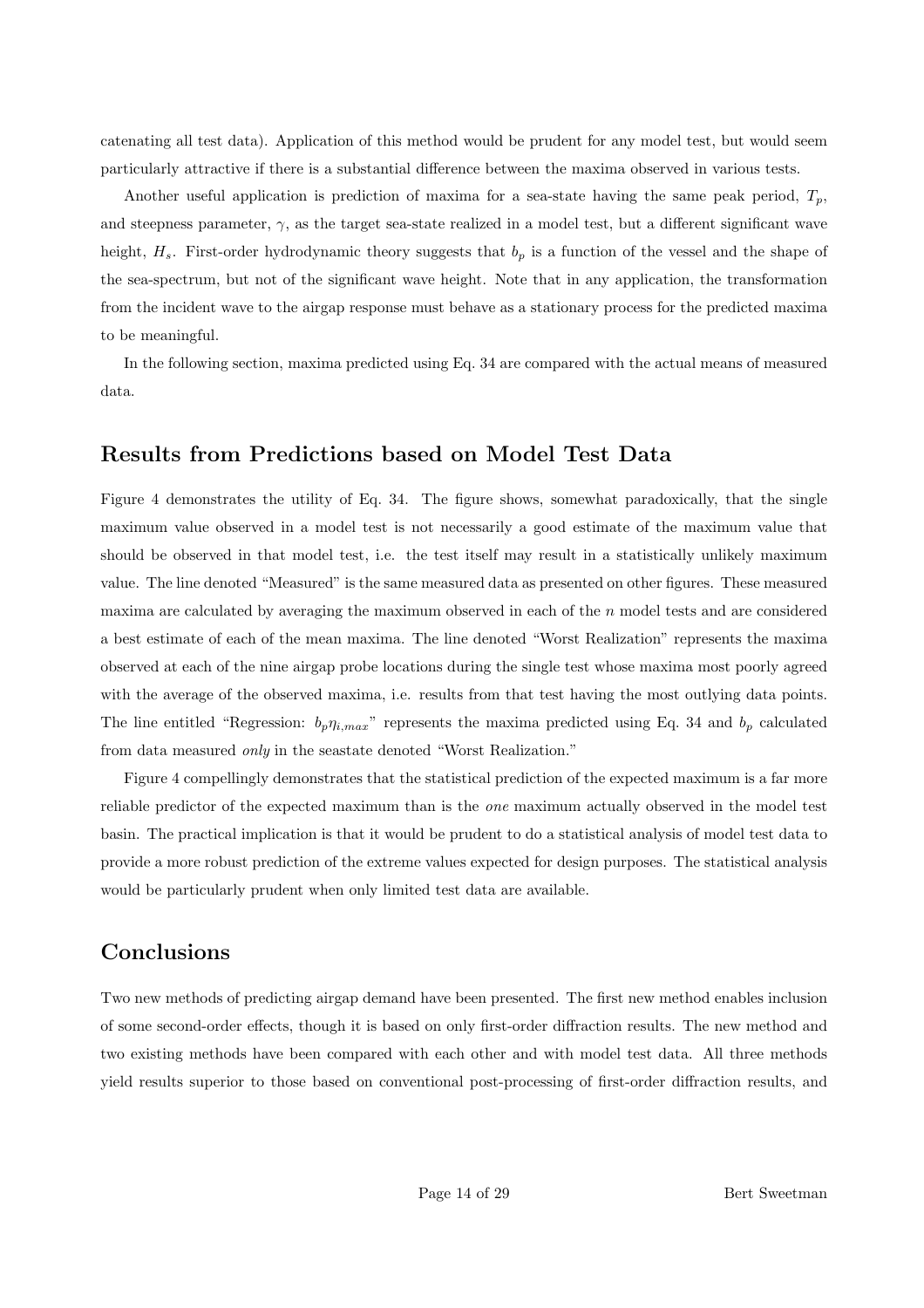comparable to optimal post-processing of second-order diffraction results. The newly proposed method is recommended for use in the early stages of design because it simple enough to be implemented as a hand calculation yet yields results far superior to conventional post-processing of first-order diffraction results. None of the methods presented here is adequate for use in final design; it is believed that use of model testing is appropriate for final design.

The second new method to be presented is appropriate for use in final design. It combines extreme value theory with statistical regression to predict extreme airgap events using model test data. Estimates of extreme airgap events based on this method are found to be more reliable than estimates based on only extreme observations from a single model test. This second new method is suitable for use in the final stages of design.

#### Prediction of extremes from first-order diffraction

The first of the two new methods is based on a statistical correction to first-order diffraction results. The underlying assumptions inherent to the new method are straightforward. The method is also simple to apply and yields results comparable to post-processing methods which are much more difficult to apply or which rely on more assumptions. Two existing methods have also been briefly presented and discussed for explanation of the theoretical background and for comparison of results with the new method. Each of the three methods applies some second-order correction based on Stokes second-order wave theory. One of the methods, perhaps the most theoretically rigorous of the three, requires solution of an eigenvalue problem. The next two methods, one based on narrow-band theory and the other based on a statistical correction, are each numerically simple enough to be performed by a simple computer algorithm or as hand calculations.

Figure 3 compares the results of these three methods with measured data and with results from a conventional first-order analysis. The "First-Order with Statistical Correction" was observed to predict airgap demand values between those of the "Narrow Band Model" and the "Stokes Second-Order." All of these methods yield results that better agree with observed data than do those resulting from conventional first-order post-processing.

Figure 5 compares results from the "First-Order with Statistical Correction" with those of "First-Order Only", " 'Best' Second-Order" and with "Measured" data. The predictions based on linear diffraction plus a statistical correction agree with measured data about as well as those based on optimized post-processing of second-order diffraction results. These " 'Best' Second-Order" results are based on results of a full secondorder analysis, with the high frequency second-order transfer function terms from the diffraction analysis replaced by those from Stokes theory [7, 30]. These "Best" results are believed to be the the most accurate prediction that can be generated using second-order diffraction. It has been shown through use of system identification that the high-frequency second-order transfer functions were dramatically over-predicted by this second-order diffraction analysis [7, 16], and that inclusion of these spurious quadratic transfer functions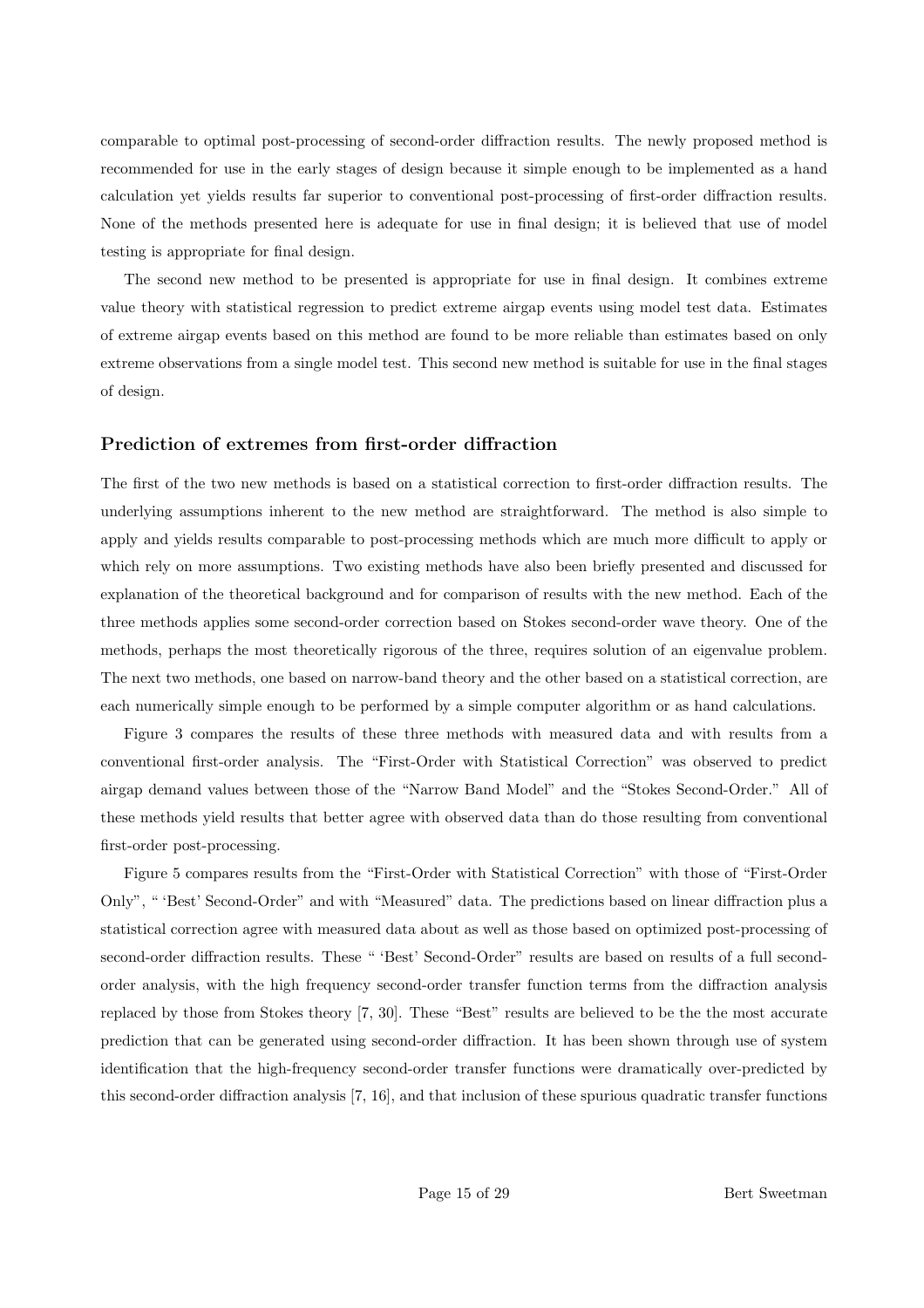results in dramatic over-prediction of the airgap demand; the resulting excessive predictions are not believed to be meaningful and are not shown or considered here. Also note that the observed variability between the first-order results in Figure 3 and Figure 5 is because they result from WAMIT analyses using a different frequency grid and slightly different surface meshing.

Considering all of the results presented in Figures 3 and 5, any of the methods of including secondorder effects with results from first-order diffraction increases the prediction of the mean maximum from the "First-Order Only" result to more nearly approximate that of observed model test data. The magnitude of the predicted peak is generally centered amongst the measured data (Stokes), or slightly above most of the data (Narrow Band and Statistical Correction). However, all of these predictions fail to adequately follow the trend in observed extremes at near-column locations.

Inclusion of second-order effects in airgap predictions is important at every stage of design. Secondorder effects often make the airgap demand more severe, and sometimes substantially so. The new method presented here is simple to apply and captures significant second-order effects. Applying this new method in the early stages of design would improve the early design and would reduce the likelihood of airgap surprises later in the design process. The "Stokes second-order correction" is theoretically more rigorous, but makes no attempt to capture non-linear effects in the diffracted wave. In later stages of design it may be appropriate to use this "Stokes" correction in addition to some other methodology intended to capture second-order effects in the diffracted waves.

While all of these methods provide results superior to conventional post-processing of first-order diffraction results, they fail to predict sufficient spatial variability to be considered a realistic alternative to model testing for final design. A robust second-order diffraction analysis would seem to provide the best hope to capture these highly non-linear effects. Unfortunately, second-order diffraction [31] has also been shown ineffective for certain kinds of airgap problems [1]. Until better second-order diffraction methods are developed, final design will continue to rely on physical model testing.

#### Prediction of extremes from model test results

Another new method has also been presented which is used to predict extreme values of airgap demand from model test data. Statistical theory and regression of measured data are applied to predict these extreme values.

The method has been demonstrated (Figure 4) to provide an estimate of the maximum that is more reliable than is an estimate based on the maximum observed in a single model test. The method should be used to predict expected maxima for design purposes and can be used to apply model test results to sea-states with significant wave heights different than those physically tested. Application of this method is appropriate for interpretation of model test results in preparation for final design.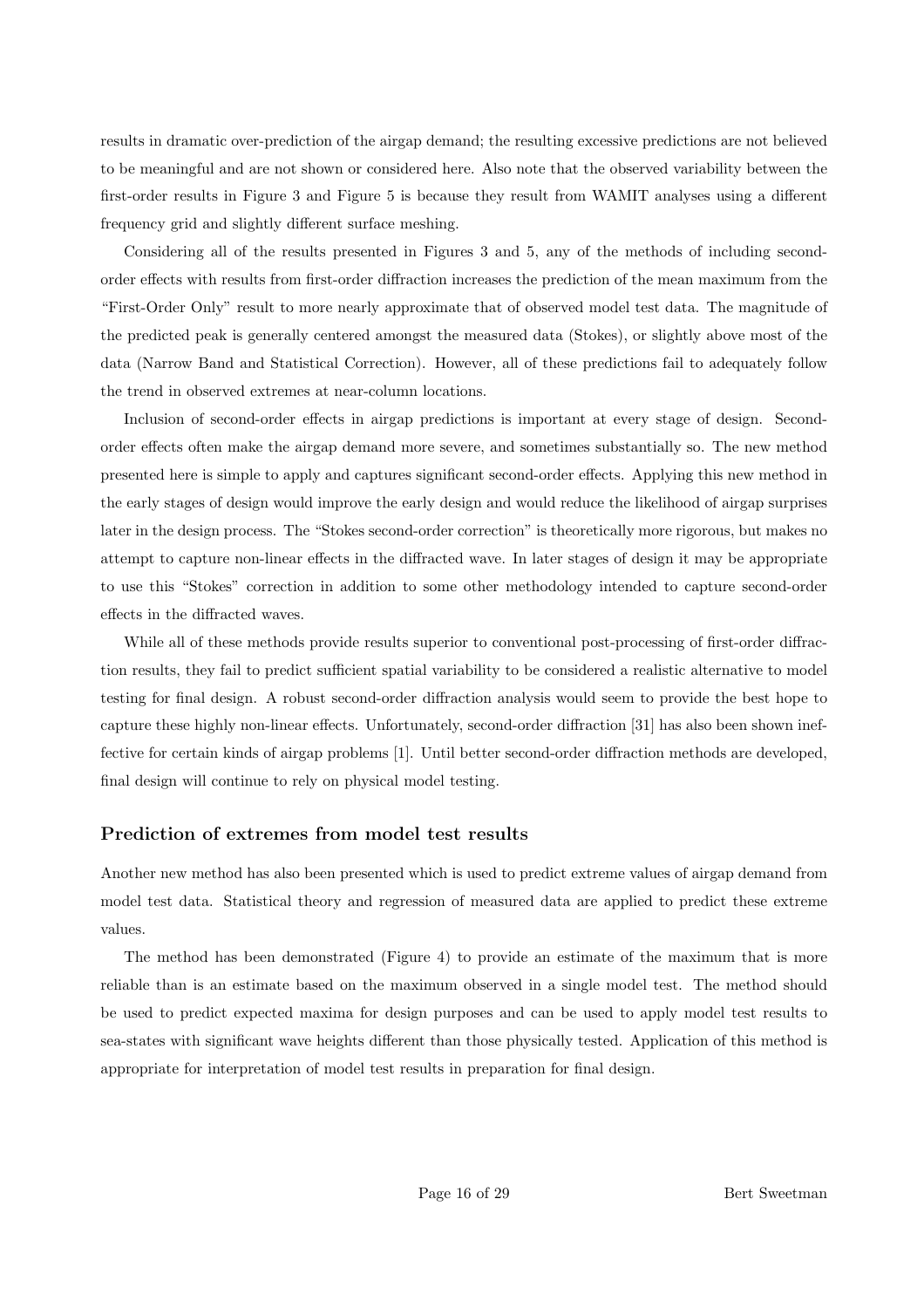# Acknowledgements

Parts of this work resulted from the doctoral and post-doctoral work of the author at Stanford University. The author wishes to gratefully acknowledge the guidance and support of his Post-Doctoral advisor, Professor C. Allin Cornell and his PhD co-advisors Doctor Steven R. Winterstein and Professor C. Allin Cornell. The author would also like to thank all the RMS project sponsors and especially Statoil, for making available the wave tank data and the WAMIT hydrodynamic analysis of the Veslefrikk platform.

# Nomenclature

- $\alpha_3$  Third statistical moment, skewness.
- $\alpha_4$  Fourth statistical moment, coefficient of kurtosis.
- $\delta$  Vertical motion of the platform with frame of reference fixed to the platform.
- $\eta$  Local wave elevation, including both incident wave and diffraction effects
- $\eta_1$  First-order part of  $\eta$
- $\eta_{1,i}$  First-order part of  $\eta_i$
- $\eta_{1,max}$  Maximum value of first-order part of  $\eta$
- $\eta_{1,d}$  First-order part of  $\eta_d$
- $\eta_2$  Second order part of  $\eta$
- $\eta_{2+}$  Sum-frequency contribution to second-order wave response
- $\eta_{2-}$  Difference-frequency contribution to second-order wave response
- $\eta_{2,d}$  Second-order part of  $\eta_d$
- $\eta_{2,i}$  Second-order part of  $\eta_i$
- $\eta_d$  Additional wave elevation caused by diffraction effects
- $\eta_i$  Incident wave elevation
- $\eta_{i,max}$  Maximum incident wave
- $\eta_{max}$  The maximum value of  $\eta$ , e.g. the largest observed sea-surface elevation in a three-hour period.
- $\gamma$  Spectral peakedness parameter, as for JONSWAP spectrum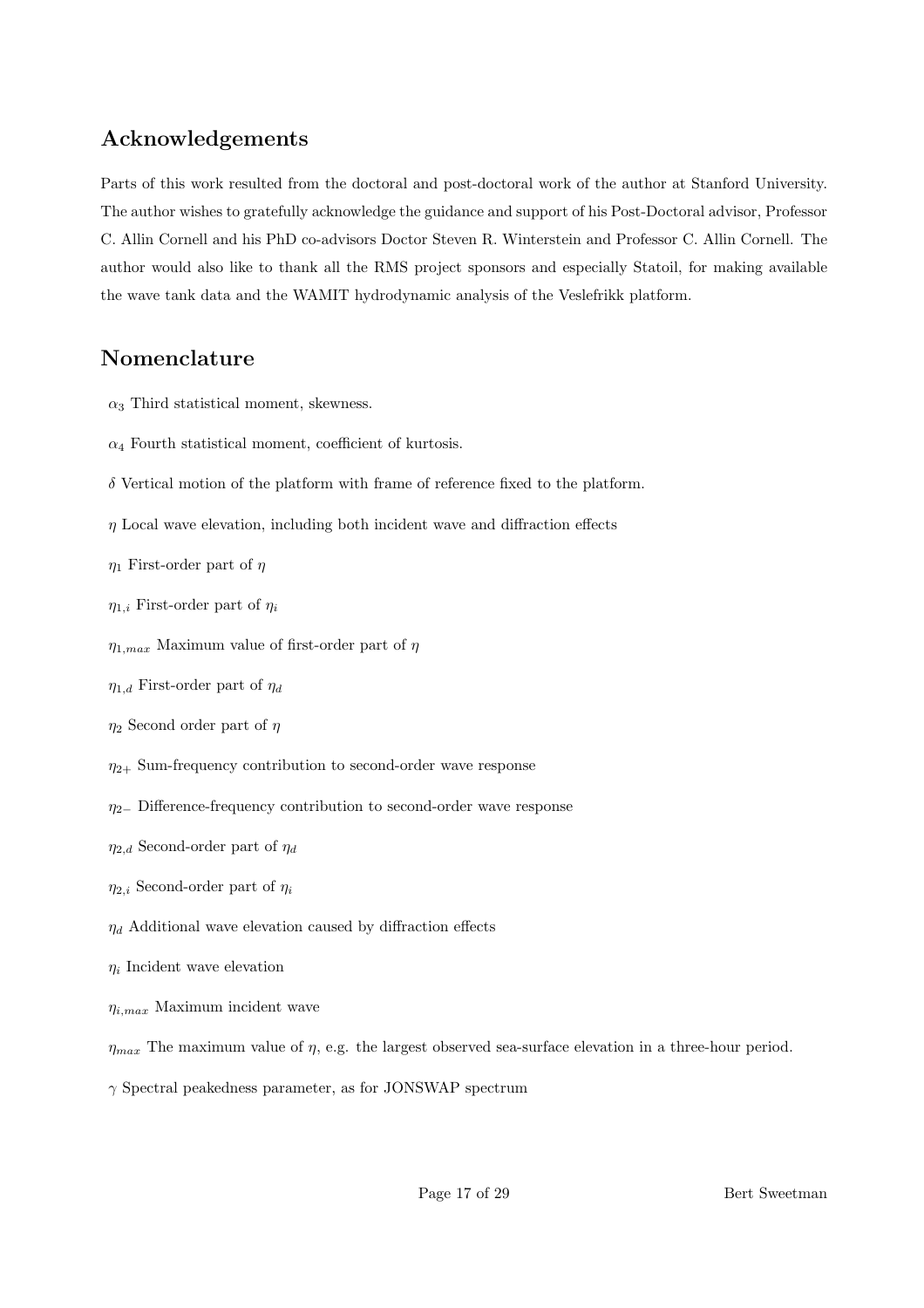- $\kappa$  Scaling coefficient used in the Hermite polynomial
- $\nu$ <sub>o</sub> average up-crossing rate of a random process
- $\omega$  Instantaneous frequency of wave process
- $\omega_c$  Wave frequency characteristic of a sea-state
- $\omega_k$ ,  $\omega_l$  Fourier frequencies of wave process
- $\sigma_n$  Standard deviation of the wave elevation
- $\sigma_{\eta,1}$  Standard deviation of  $\eta_1$
- $\sigma_{\eta_1, max}$  Standard deviation of  $\eta_{1,max}$
- $\sigma_X$  Standard deviation of incident wave peaks
- $\sigma_Y$  Standard deviation of wave peaks in the presence of the model
- $\theta_1$  Phase shift of  $\eta_1$  in narrow-band model
- $\theta_2$  Phase shift of  $\eta_2$  in narrow-band model
- $\xi_3$  Vessel heave
- ξ<sup>4</sup> Vessel roll
- $\xi_5$  Vessel pitch
- $A_k$ ,  $A_l$  Complex Fourier coefficients of incident wave process
- $A_l^*$  Complex conjugate of  $A_l$
- a Airgap at a specific location on the platform; the vertical distance between the sea surface and lowest part of the platform deck
- $a_n(t)$  Slowly varying amplitude of  $\eta_1$
- $a_0$  Still-water airgap
- $a_p$  Regression parameter for model test data (intercept)
- $b_p$  Regression parameter for model test data (slope)
- $c_3, c_4$  Coefficients used in the Hermite polynomial
- f Circular frequency,  $1/t$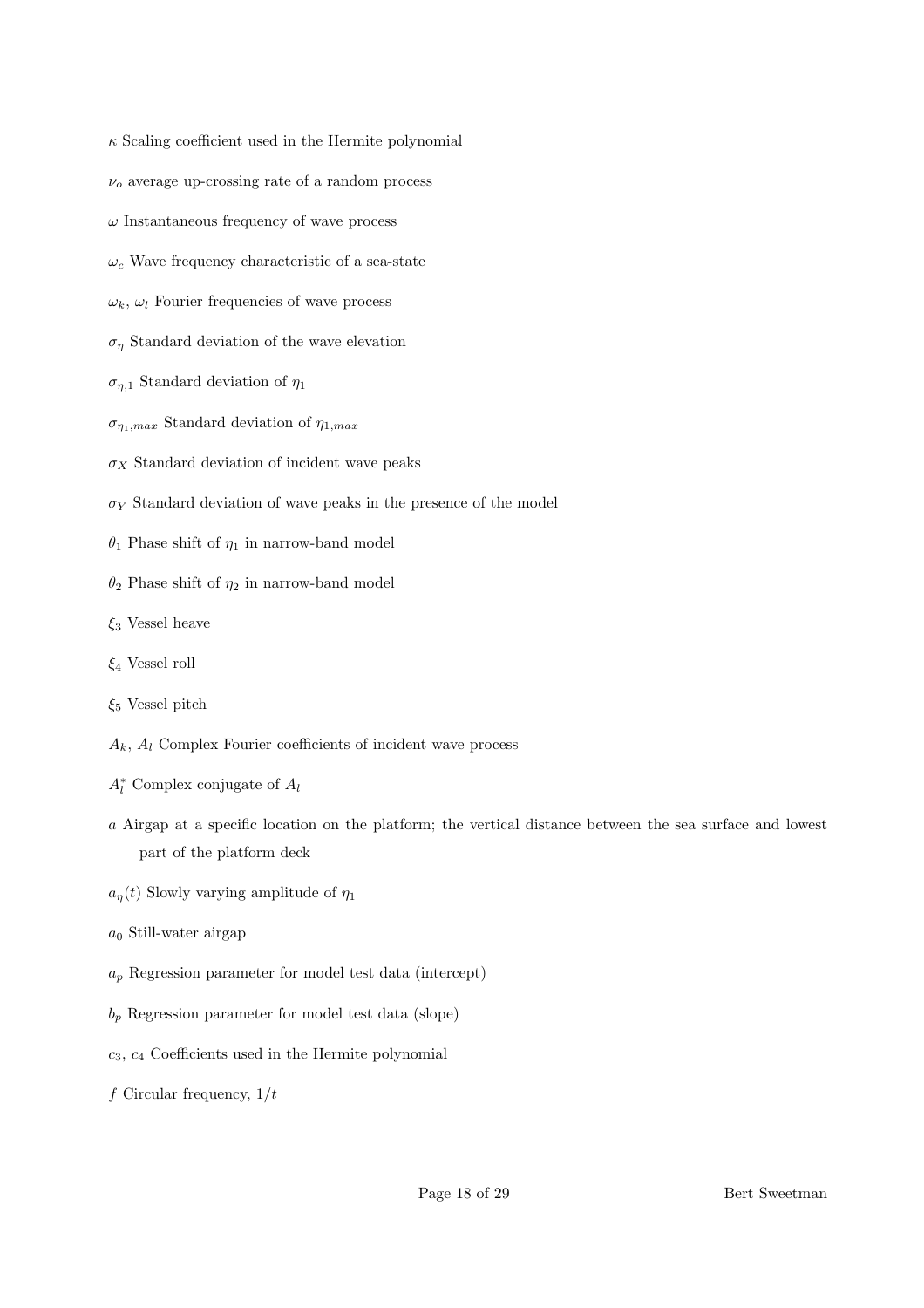g Acceleration due to gravity

 $H_k^{(1)}$  First-order transfer function from hydrodynamic diffraction.

 $H_{kl}^{(2+)}$  Sum-frequency second-order transfer function from hydrodynamic diffraction.

 $H_{kl}^{(2-)}$  Difference-frequency second-order transfer function from hydrodynamic diffraction.

 $H_s$  Significant wave height

k Wave number,  $\omega^2/g$ .

- $L_p$  Wave length associates with  $T_p$
- $m_n$  Mean of the wave process

 $m_{\eta_1}$  Mean of the first-order wave process

- $m<sub>X</sub>$  mean of the peaks of an incident wave process
- $m_Y$  mean of the peaks of the wave process in the presence of the model
- N Number of cycles in a random process
- n number of realizations of a single sea-state
- p Probability of an event

 $S_p$  Wave steepness associated with  $T_p$ ,  $H_s/L_p$ 

- $S_n(f)$  Spectral density function of the sea-state
- T Duration of a random process.
- $T_P$  Spectral peak period

 $T_{SS}$  Duration of a sea-state for which the random process model is assumed fixed

- $T_z$  Mean up-crossing period
- t Time
- $U$  A reference standard-normal random variable  $U$
- $U_{max}$  The maximum value of U
- u A reference value in standard-normal random process

 $u_{max,T,p}$  The expectation for the maximum value of u for specified T and p.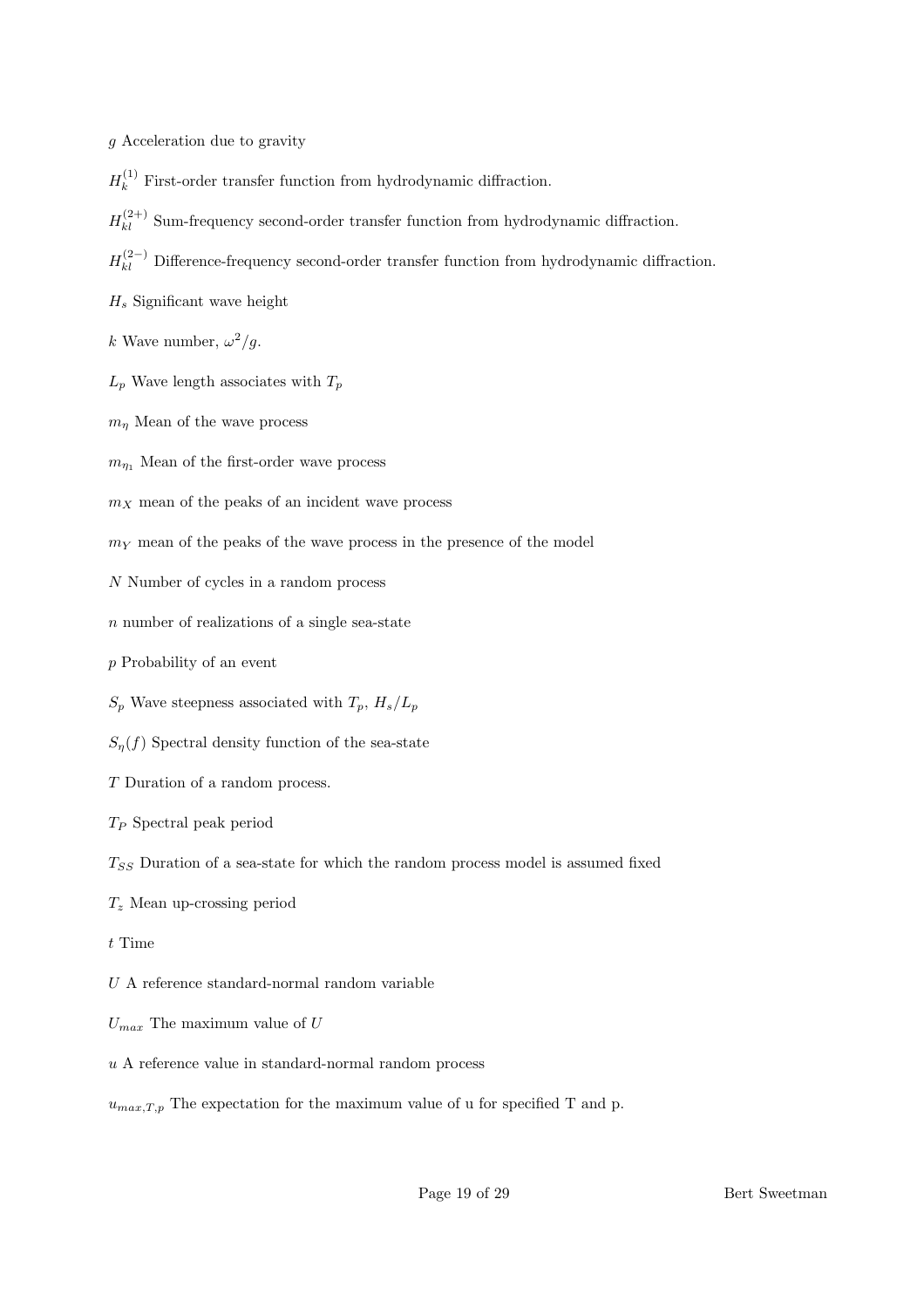- $u(t)$  A reference standard-normal random process
- X Height of an incident wave peak
- $X_p$  Height X occurring with probability p
- Y Height of a wave peak in the presence of the model
- $Y_p$  Height Y occurring with probability p
- x Location with frame of reference fixed to the platform
- y Location with frame of reference fixed to the platform

# References

- [1] Sweetman, B. and Winterstein, S. R., 2003. Non-Gaussian Air Gap Response Models for Floating Structures. ASCE Journal of Engineering Mechanics, 129, 3, pp. 302–309.
- [2] Winterstein, S. R. and Sweetman, B., 2001. Air Gap Response of Floating Structures: Statistical Predictions vs Observed Behavior. ASME Journal of Offshore Mechanics and Arctic Engineering, 123, pp. 118–123.
- [3] WAMIT 5.3, 1999. WAMIT: User Manual Versions 5.4, 5.4PC, 5.3S. Dept. of Ocean Engineering, M.I.T.
- [4] Teigen, P. and Trulsen, K., 2001. Numerical Investigation of Non-linear Wave Effects around Multiple Cylinders. In Proc., Intl. Offshore Polar Eng. ISOPE.
- [5] Manuel, L., Sweetman, B., and Winterstein, S. R., 2001. Analytical Predictions of the Air Gap Response of Floating Structures. Journal of Offshore Mechanics and Arctic Engineering, 123, pp. 112–117.
- [6] Manuel, L. and Winterstein, S. R., 2000. Reliability Based Predictions of a Design Air Gap for Floating Offshore Structures. In Proceedings 8'th ASCE Conf. on Probablistic Mechanics and Structural Reliability. ASCE.
- [7] Sweetman, B., Winterstein, S. R., Meling, T. S., and Birknes, J., 2001. Airgap Prediction: Use of Second-Order Diffraction and Multicolumn Models. In Proceedings, ISOPE 2001-IL-13, available from www.rms-group.org. International Society of Offshore and Polar Engineers.
- [8] Fokk, T., 1995. Veslefrikk B Air Gap Model Tests. Tech. Rep. 512167.00.01, MARINTEK Trondheim, Norway.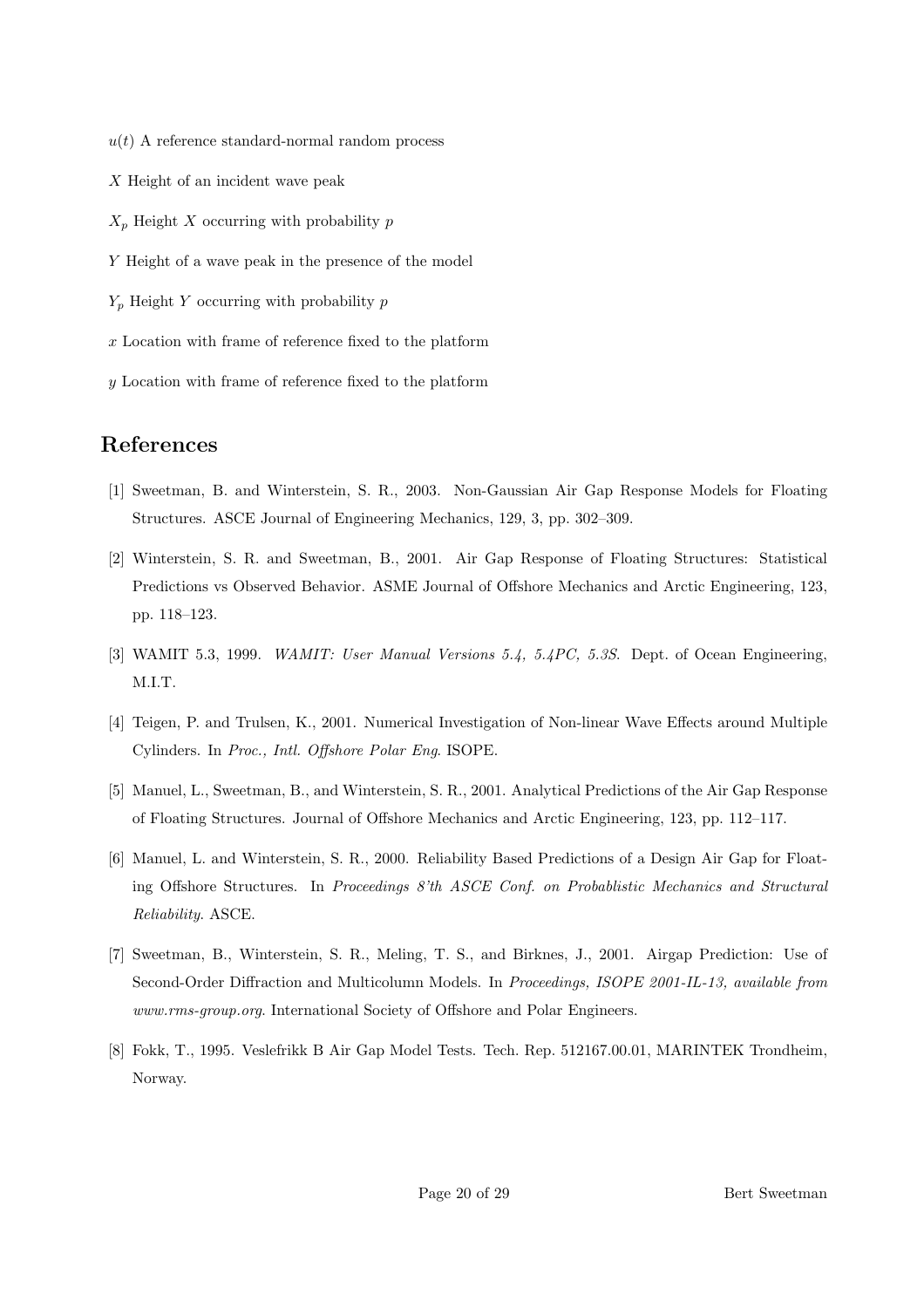- [9] Sarpkaya, T. and Issacson, M., 1981. Mechanics of Wave Forces on Offshore Structures. Van Nostrand Reinhold Company.
- [10] Hasselmann, K., Barnett, T. P., Bouws, E., H. Carlson, H., Cartwright, D. E., Enke, K., Ewing, J. A., Gienapp, H., Hasselmann, D. E., Kruseman, P., Meerburg, A., Mller, P., Olbers, D. J., Richter, K., Sell, W., and Walden, H., 1973. Measurements of Wind-Wave Growth and Swell Decay during the Joint North Sea Wave Project (JONSWAP). Deutschen Hydrographischen Zeitschrift, 12.
- [11] Clough, R. W. and Penzien, J., 1975. Dynamics of Structures. McGraw-Hill.
- [12] Cartwright, D. and Longuet-Higgins, M. S., 1956. The Statistical Distribution of the Maxima of a Random Function. Proceedings of the Royal Society of London, A237, pp. 212–232.
- [13] Davenport, A., 1964. Note on the Distribution of the Largest Value of a Random Function with Application to Gust Loading. Proceedings of the Institution of Civil Engineers, 28, pp. 187–196.
- [14] Benjamin, J. R. and Cornell, C. A., 1970. Probability, Statistics and Decision for Civil Engineers. McGraw-Hill.
- [15] Gumbel, E. J., 1958. Statistics of Extremes. Columbia University Press, New York.
- [16] Sweetman, B., 2001. Airgap Analysis of Floating Structures subject to Random Seas: Prediction of Extremes using Diffraction Analysis versus Model Test Results. Ph.D. thesis, Stanford University.
- [17] Madsen, H. O., Krenk, S., and Lind, N. C., 1986. Methods of Structural Safety. Prentice-Hall, Inc., New Jersey.
- [18] Winterstein, S., 1988. Nonlinear vibration models for extremes and fatigue. Journal of Engineering Mechanics ASCE, 114, pp. 1772–1790.
- [19] Kac, M. and Siegert, A. J. F., 1947. On the theory of noise in radio receivers with square law detectors. Journal of Applied Physics, pp. 383–400.
- [20] Næss, A., 1986. The Statistical Distribution of Second-Order Slowly-Varying Forces and Motions. Applied Ocean Research, 8, pp. 110–118.
- [21] Næss, A., 1992. Prediction of extremes related to the second-order, sum-frequency response of a TLP. In Proc., 2nd Intl. Offshore Polar Eng. ISOPE.
- [22] Winterstein, S. R., Ude, T. C., and Marthinsen, T., 1994. Volterra Models of Ocean Structures: Extreme and Fatigue Reliability. Journal of Engineering Mechanics, 120, pp. 1369–1385.
- [23] Longuet-Higgins, M. S., 1952. On the Statistical Distribution of the Heights of Sea Waves. Journal of Marine Research, 11, pp. 245–266.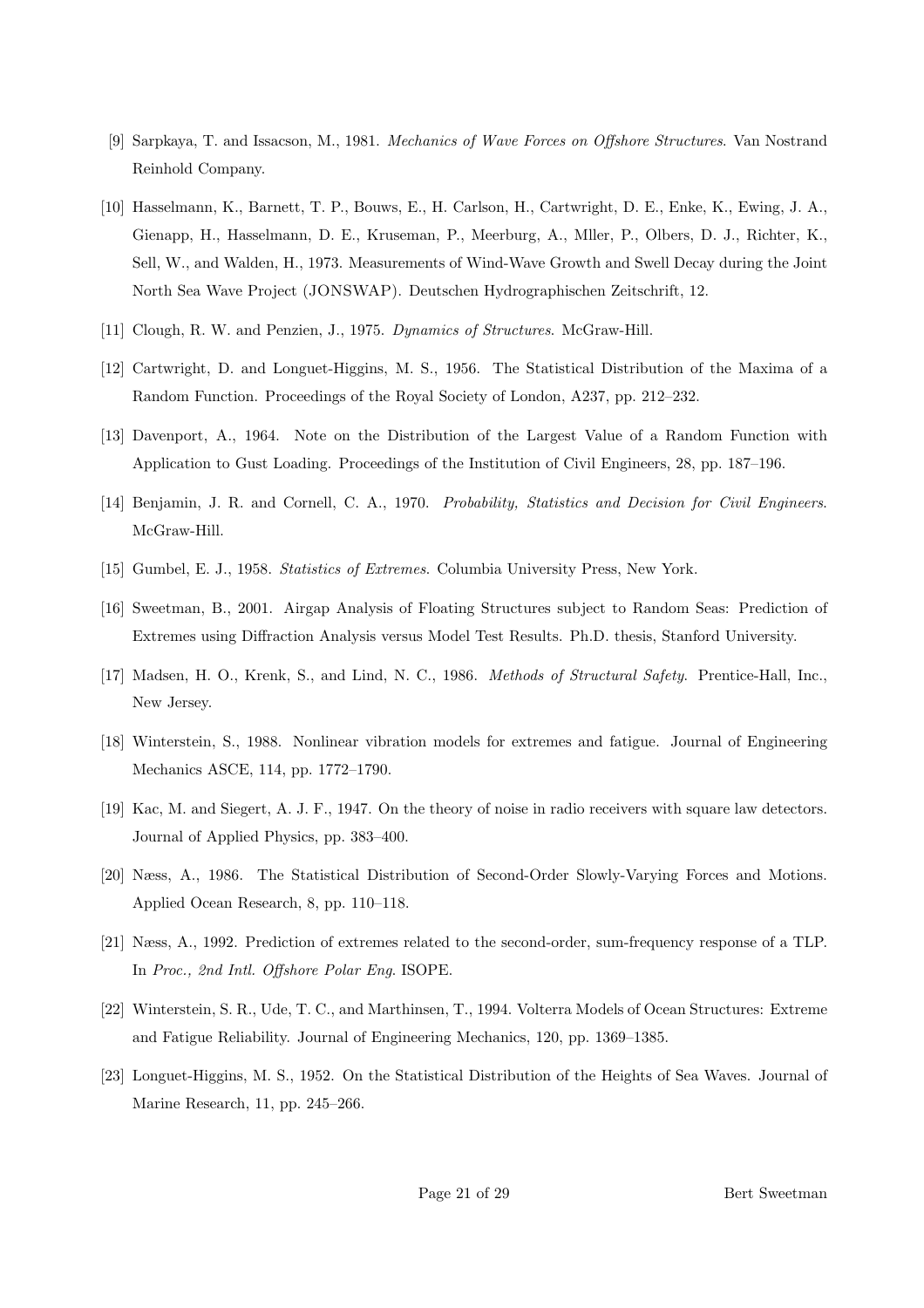- [24] Tayfun, M. A., 1980. Narrow-Band Nonlinear Sea Waves. Journal of Geophysical Research, 85, pp. 1548–1552.
- [25] Tayfun, M. A., 1986. On narrow-band representation of ocean waves: 1. Theory. Journal of Geophysical Research, 91, pp. 7743–7752.
- [26] Tayfun, M. A., 1986. On narrow-band representation of ocean waves: 2. Simulations. Journal of Geophysical Research, 91, pp. 7753–7759.
- [27] Tayfun, M. A. and Lo, J.-M., 1989. Envelope, phase and narrow-band models of sea waves. Journal of Waterway, Port, Coastal, and Ocean Engineering, 115, pp. 594–613.
- [28] Jha, A. K. and Winterstein, S. R., 2000. Nonlinear Random Ocean Waves: Prediction and Comparison with Data. In Proceedings of the 19th International Conference on Offshore Mechanics and Arctic Engineering.
- [29] Chakrabarti, S. K., 1987. Hydrodynamics of Offshore Structures. Springer-Verlag.
- [30] Sweetman, B., Winterstein, S. R., and Cornell, C. A., 2002. Air Gap Response of Floating Structures: First and Second-Order Transfer Functions from System Identification. Journal of Applied Ocean Research, 24, 2, pp. 107–118.
- [31] WAMIT 4.0, 1995. WAMIT: A Radiation-Diffraction Panel Program for Wave-Body Interactions–User's Manual. Dept. of Ocean Engineering, M.I.T.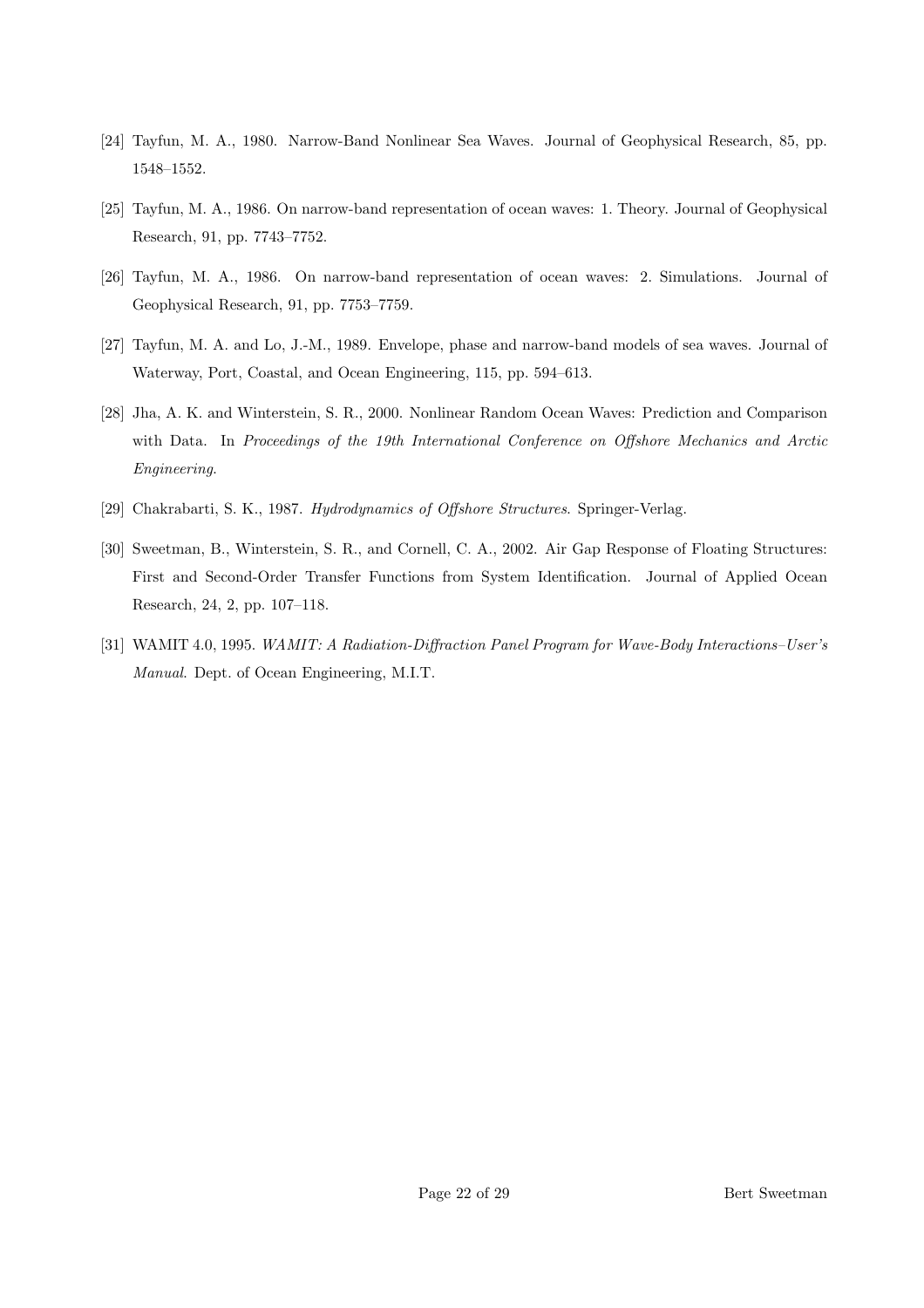| <b>Platform Particulars</b>                                 |                    |
|-------------------------------------------------------------|--------------------|
| Length Over All $(LOA)$ :                                   | $107.50 \text{ m}$ |
| Longitudinal Column Spacing:                                | $68.00 \;{\rm m}$  |
| Transverse Column Spacing:                                  | $67.00 \text{ m}$  |
| Column Length w/o Sponson:                                  | $12.50 \text{ m}$  |
| Column Breadth:                                             | $12.50 \text{ m}$  |
| Pontoon Breadth:                                            | $14.25 \text{ m}$  |
| Pontoon Height:                                             | $9.50 \text{ m}$   |
|                                                             |                    |
| <b>Test Conditions</b>                                      |                    |
| Draft, D:                                                   | $23.00 \text{ m}$  |
| Displacement:                                               | $40,692$ tonnes    |
| Airgap to Still Water Level:                                | $17.50 \text{ m}$  |
|                                                             | $24.13 \text{ m}$  |
| Center of Gravity (from keel):<br>Pitch Radius of Gyration: | 33.76 m            |
| Roll Radius of Gyration:                                    | $34.26 \;{\rm m}$  |
| Transverse Metacentric Height:                              | $2.36 \text{ m}$   |

Table 1: Characteristics of Veslefrikk platform.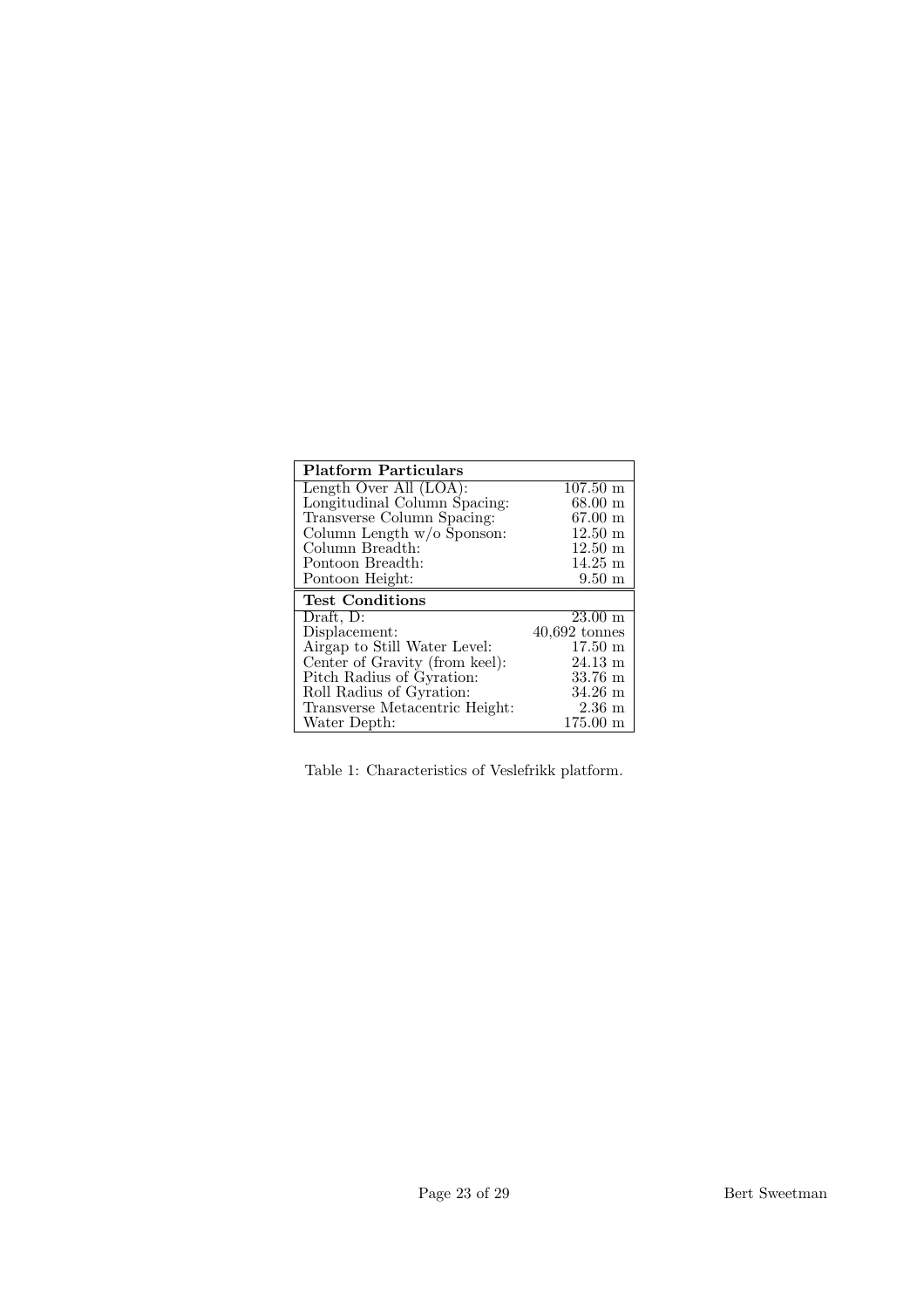| $H_S$  m | $T_P$  s |     | Number of    | Spectral       |
|----------|----------|-----|--------------|----------------|
|          |          |     | 3-hour tests | Type           |
| 12.0     | 11.5     | 4.0 |              | Bimodal        |
| 14.0     | 13.5     | 3.0 |              | <b>JONSWAP</b> |

Table 2: Seastate parameters for which model tests data is analyzed.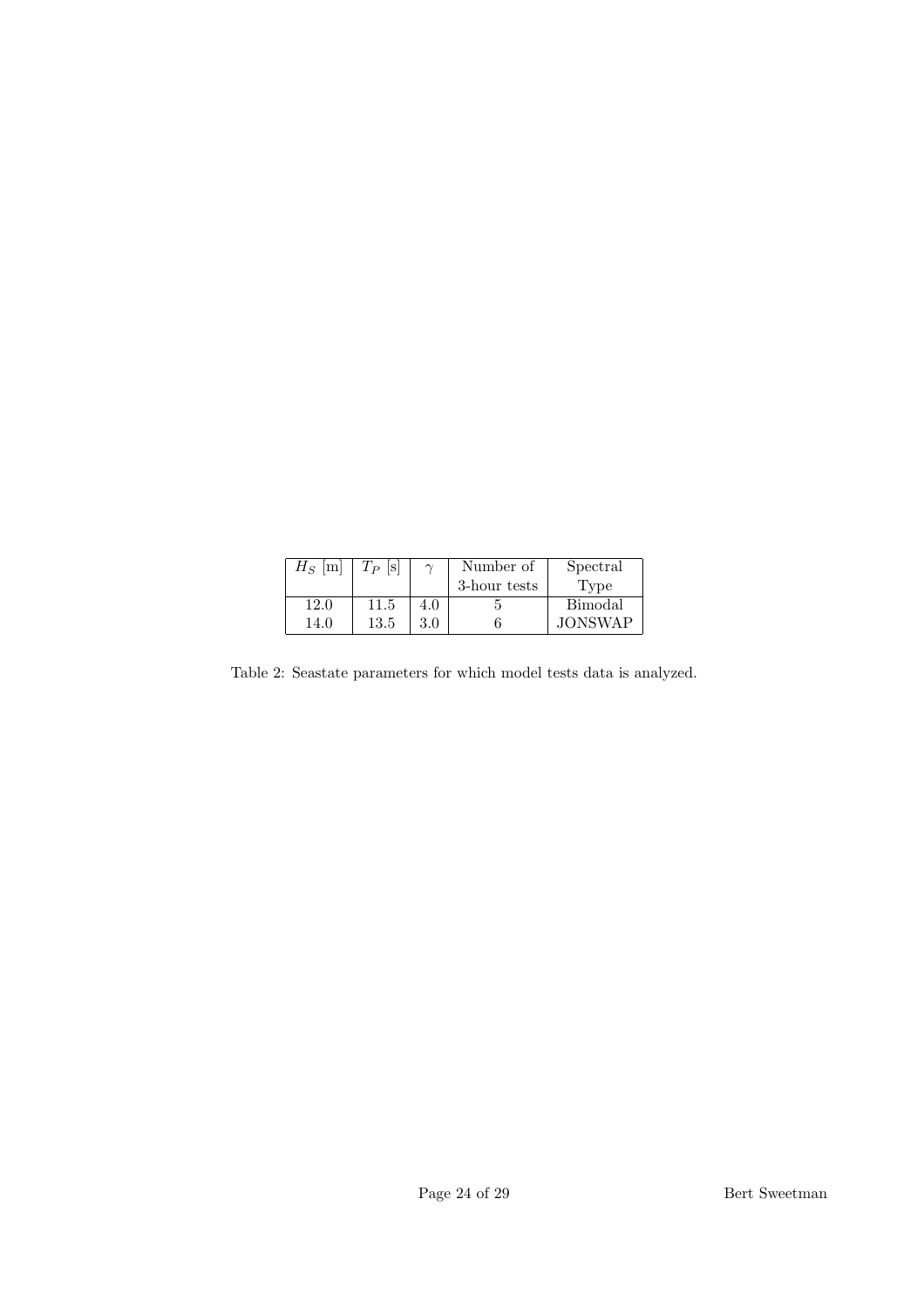

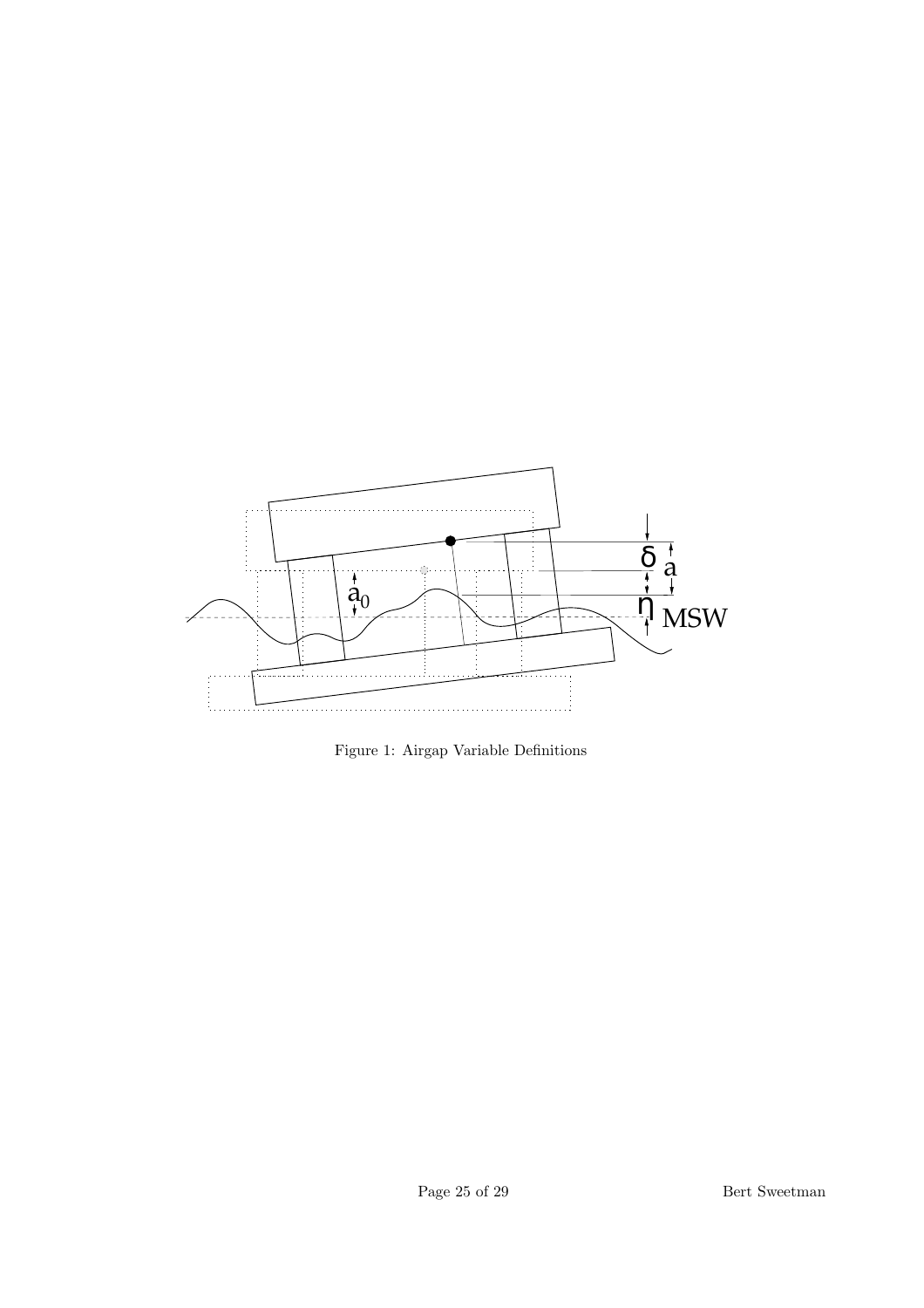

Figure 2: Plan view of Veslefrikk platform and location of airgap probes.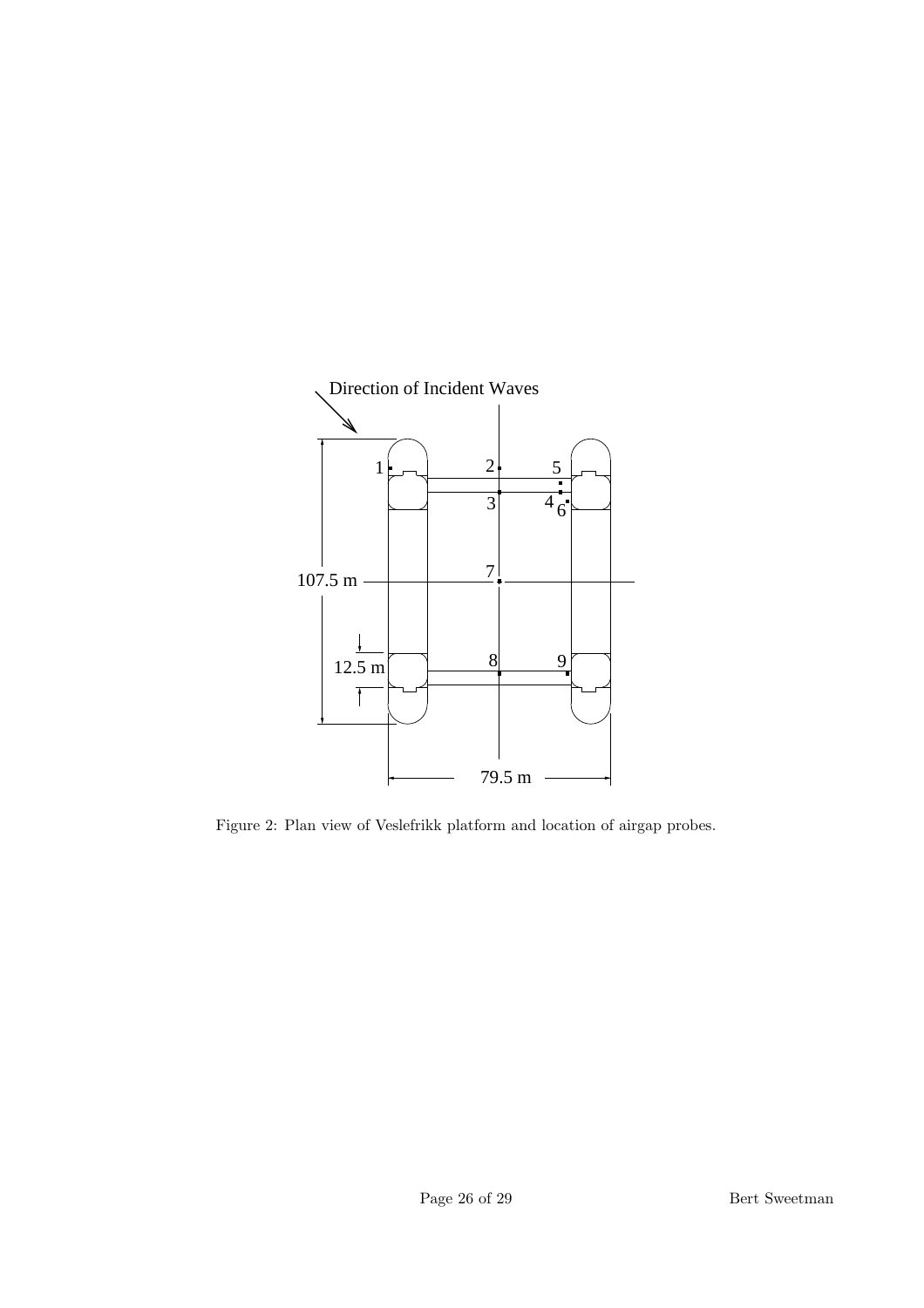

Figure 3: Measurement data compared with predictions of maximum airgap demand based on various corrections to first-order analysis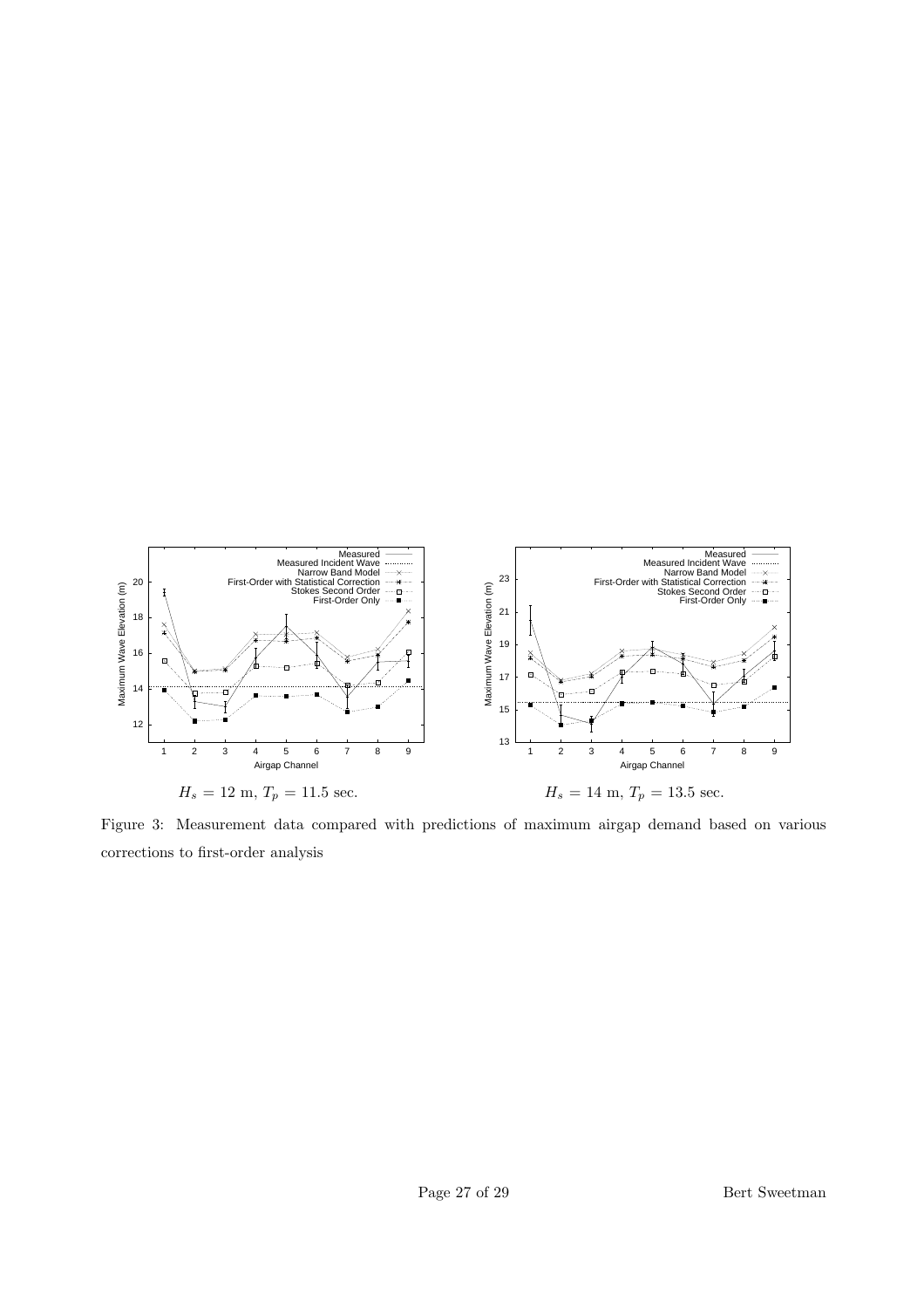

Figure 4: Average and worst-behaved observed maxima compared with predictions resulting from Eq. 34 and that worst-behaved seastate.